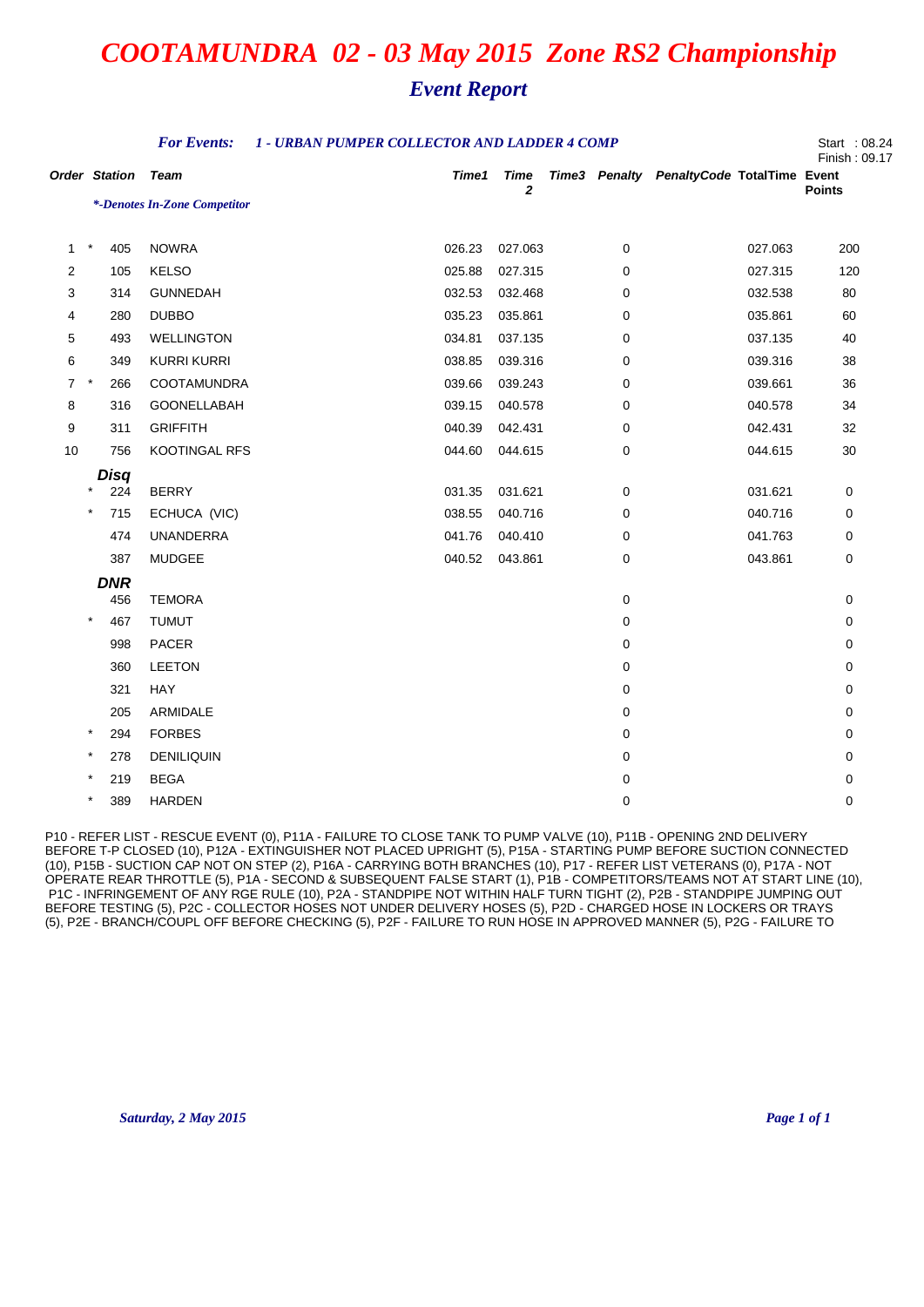|                      |            |            | <b>For Events:</b>           | 2 - URBAN PUMP DISABLE EVENT |                             |             |                                           |         | Start : 09.33<br>Finish: 10.29 |
|----------------------|------------|------------|------------------------------|------------------------------|-----------------------------|-------------|-------------------------------------------|---------|--------------------------------|
| <b>Order Station</b> |            |            | Team                         | Time1                        | <b>Time</b><br>$\mathbf{z}$ |             | Time3 Penalty PenaltyCode TotalTime Event |         | <b>Points</b>                  |
|                      |            |            | *-Denotes In-Zone Competitor |                              |                             |             |                                           |         |                                |
| $\mathbf{1}$         |            | 105        | <b>KELSO</b>                 | 021.55                       | 045.036                     | 0           |                                           | 066.586 | 200                            |
| 2                    |            | 756        | KOOTINGAL RFS                | 023.56                       | 048.519                     | 0           |                                           | 072.079 | 120                            |
| 3                    | $^{\star}$ | 224        | <b>BERRY</b>                 | 020.30                       | 052.573                     | 0           |                                           | 072.879 | 80                             |
| 4                    | $\ast$     | 715        | ECHUCA (VIC)                 | 025.92                       | 053.778                     | 0           |                                           | 079.699 | 60                             |
| 5                    |            | 493        | <b>WELLINGTON</b>            | 025.17                       | 055.922                     | 0           |                                           | 081.096 | 40                             |
| 6                    | $\star$    | 405        | <b>NOWRA</b>                 | 024.70                       | 056.602                     | 0           |                                           | 081.303 | 38                             |
| 7                    |            | 349        | <b>KURRI KURRI</b>           | 030.49                       | 065.318                     | 0           |                                           | 095.813 | 36                             |
| 8                    |            | 280        | <b>DUBBO</b>                 | 032.77                       | 061.418                     | 2           | P <sub>5</sub> C                          | 096.195 | 34                             |
| 9                    |            | 314        | <b>GUNNEDAH</b>              | 035.41                       | 070.511                     | 0           |                                           | 105.927 | 32                             |
| 10                   |            | 474        | <b>UNANDERRA</b>             | 033.80                       | 067.903                     | 10          | P <sub>5</sub> D                          | 111.705 | 30                             |
| 11                   |            | 387        | MUDGEE                       | 031.38                       | 064.032                     | 17          | P <sub>5</sub> C                          | 112.420 | 28                             |
| $12 *$               |            | 266        | COOTAMUNDRA                  | 035.73                       | 082.352                     | 0           |                                           | 118.087 | 26                             |
| 13                   |            | 311        | <b>GRIFFITH</b>              | 030.30                       | 062.080                     | 27          | P <sub>1</sub> C                          | 119.386 | 24                             |
| 14                   |            | 316        | GOONELLABAH                  | 040.83                       | 079.757                     | 5           | P <sub>12</sub>                           | 125.589 | 22                             |
|                      |            | <b>DNR</b> |                              |                              |                             |             |                                           |         |                                |
|                      | $\star$    | 219        | <b>BEGA</b>                  |                              |                             | $\mathbf 0$ |                                           |         | 0                              |
|                      | $\star$    | 389        | <b>HARDEN</b>                |                              |                             | 0           |                                           |         | 0                              |
|                      | $\star$    | 467        | <b>TUMUT</b>                 |                              |                             | 0           |                                           |         | 0                              |
|                      |            | 456        | <b>TEMORA</b>                |                              |                             | 0           |                                           |         | 0                              |
|                      |            | 998        | PACER                        |                              |                             | 0           |                                           |         | 0                              |
|                      |            | 360        | <b>LEETON</b>                |                              |                             | 0           |                                           |         | 0                              |
|                      |            | 321        | HAY                          |                              |                             | 0           |                                           |         | 0                              |
|                      |            | 205        | ARMIDALE                     |                              |                             | 0           |                                           |         | 0                              |
|                      |            | 294        | <b>FORBES</b>                |                              |                             | 0           |                                           |         | 0                              |
|                      | $\star$    | 278        | <b>DENILIQUIN</b>            |                              |                             | 0           |                                           |         | 0                              |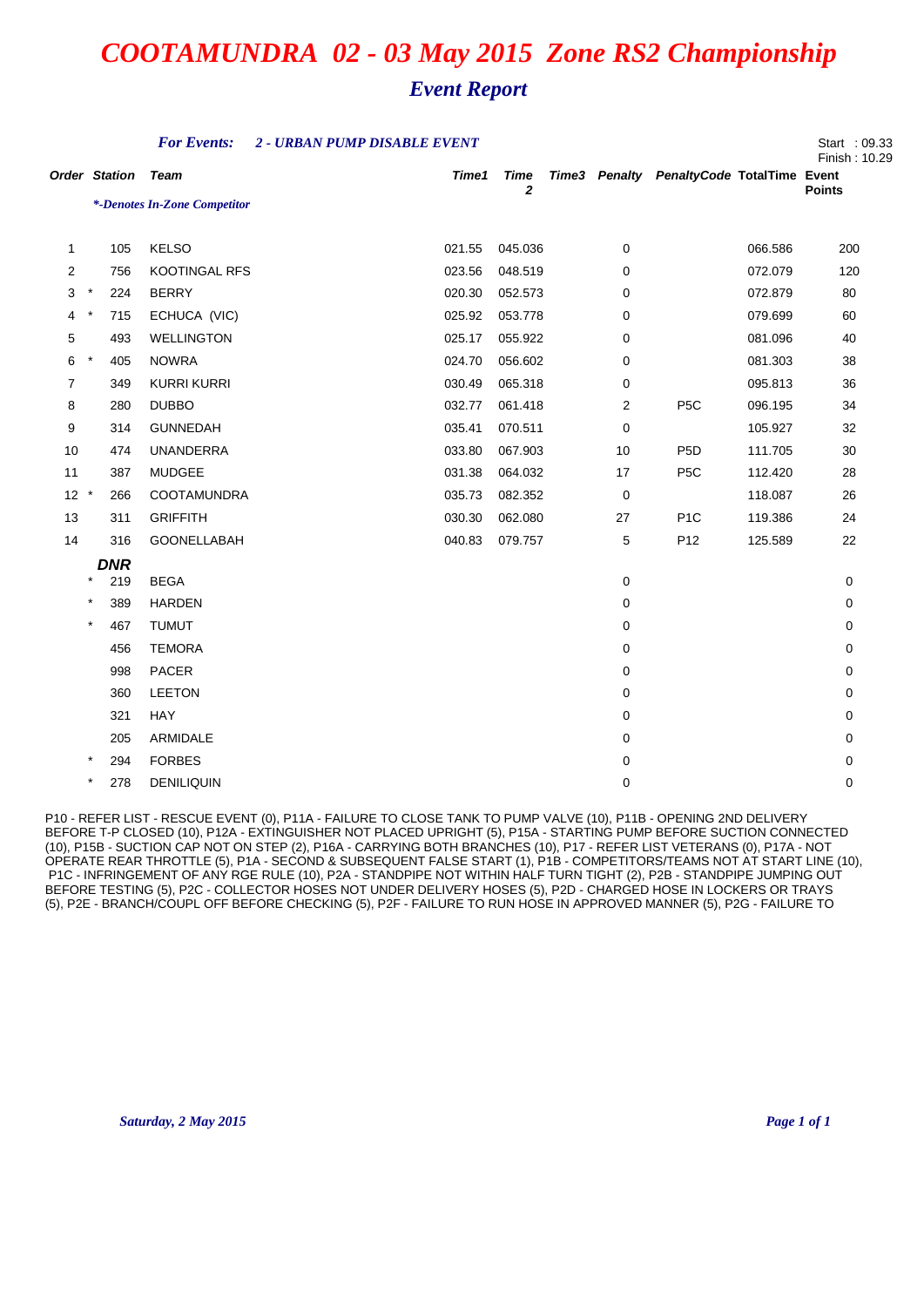### *Event Report*

|                      |         |            | <b>For Events:</b><br>3 - BOOSTER VALVE & HIGH RISE BAG EVENT |  |        |                             |  |   |                                           |         |               |
|----------------------|---------|------------|---------------------------------------------------------------|--|--------|-----------------------------|--|---|-------------------------------------------|---------|---------------|
| <b>Order Station</b> |         |            | <b>Team</b>                                                   |  | Time1  | <b>Time</b><br>$\mathbf{2}$ |  |   | Time3 Penalty PenaltyCode TotalTime Event |         | <b>Points</b> |
|                      |         |            | *-Denotes In-Zone Competitor                                  |  |        |                             |  |   |                                           |         |               |
| $\mathbf{1}$         |         | 105        | <b>KELSO</b>                                                  |  | 027.64 | 028.889                     |  | 0 |                                           | 056.536 | 200           |
| 2                    |         | 756        | <b>KOOTINGAL RFS</b>                                          |  | 027.46 | 032.679                     |  | 0 |                                           | 060.146 | 120           |
| 3                    | $\star$ | 224        | <b>BERRY</b>                                                  |  | 032.81 | 036.842                     |  | 0 |                                           | 069.652 | 80            |
| 4                    |         | 280        | <b>DUBBO</b>                                                  |  | 033.37 | 037.615                     |  | 0 |                                           | 070.991 | 60            |
| 5                    | $\star$ | 405        | <b>NOWRA</b>                                                  |  | 037.14 | 040.376                     |  | 0 |                                           | 077.525 | 40            |
| 6                    |         | 314        | <b>GUNNEDAH</b>                                               |  | 034.89 | 042.332                     |  | 5 | P <sub>2F</sub>                           | 082.224 | 38            |
| $\overline{7}$       |         | 311        | <b>GRIFFITH</b>                                               |  | 038.91 | 043.877                     |  | 0 |                                           | 082.792 | 36            |
| 8                    |         | 349        | <b>KURRI KURRI</b>                                            |  | 040.67 | 045.125                     |  | 0 |                                           | 085.804 | 34            |
| 9                    |         | 387        | <b>MUDGEE</b>                                                 |  | 049.09 | 044.103                     |  | 0 |                                           | 093.193 | 32            |
| 10<br>$\star$        |         | 715        | ECHUCA (VIC)                                                  |  | 038.70 | 055.072                     |  | 0 |                                           | 093.774 | 30            |
| 11                   | $\cdot$ | 266        | <b>COOTAMUNDRA</b>                                            |  | 045.51 | 049.036                     |  | 0 |                                           | 094.552 | 28            |
| 12                   |         | 493        | <b>WELLINGTON</b>                                             |  | 045.30 | 050.487                     |  | 0 |                                           | 095.795 | 26            |
| 13                   |         | 316        | GOONELLABAH                                                   |  | 059.50 | 063.783                     |  | 0 |                                           | 123.289 | 24            |
|                      |         | <b>DNR</b> |                                                               |  |        |                             |  |   |                                           |         |               |
|                      | $\star$ | 219        | <b>BEGA</b>                                                   |  |        |                             |  | 0 |                                           |         | 0             |
|                      | $\star$ | 389        | <b>HARDEN</b>                                                 |  |        |                             |  | 0 |                                           |         | 0             |
|                      |         | 474        | <b>UNANDERRA</b>                                              |  |        |                             |  | 0 |                                           |         | 0             |
|                      | $\star$ | 467        | <b>TUMUT</b>                                                  |  |        |                             |  | 0 |                                           |         | 0             |
|                      |         | 456        | <b>TEMORA</b>                                                 |  |        |                             |  | 0 |                                           |         | 0             |
|                      |         | 998        | <b>PACER</b>                                                  |  |        |                             |  | 0 |                                           |         | 0             |
|                      |         | 360        | <b>LEETON</b>                                                 |  |        |                             |  | 0 |                                           |         | 0             |
|                      |         | 321        | <b>HAY</b>                                                    |  |        |                             |  | 0 |                                           |         | 0             |
|                      |         | 205        | ARMIDALE                                                      |  |        |                             |  | 0 |                                           |         | 0             |
|                      |         | 294        | <b>FORBES</b>                                                 |  |        |                             |  | 0 |                                           |         | $\mathbf 0$   |
|                      | $\star$ | 278        | <b>DENILIQUIN</b>                                             |  |        |                             |  | 0 |                                           |         | 0             |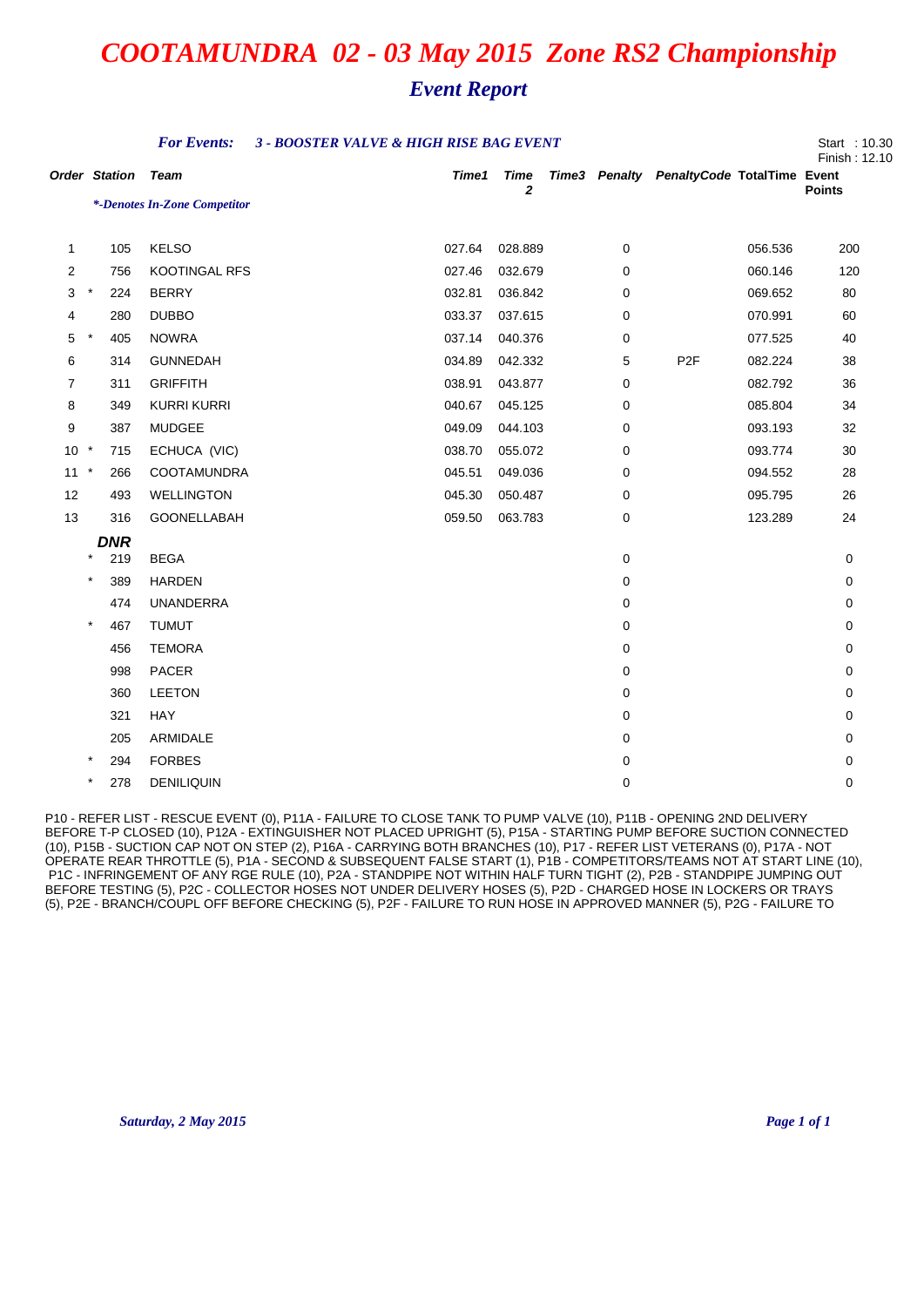*Event Report*

|                      | <b>For Events:</b><br><b>4 - LADDER PRACTICE - 1 COMPETITOR</b><br>Start : 12.27<br>Finish: 12.45 |                               |  |        |           |  |             |                                           |                |  |
|----------------------|---------------------------------------------------------------------------------------------------|-------------------------------|--|--------|-----------|--|-------------|-------------------------------------------|----------------|--|
| <b>Order Station</b> |                                                                                                   | Team                          |  | Time1  | Time<br>2 |  |             | Time3 Penalty PenaltyCode TotalTime Event | <b>Points</b>  |  |
|                      |                                                                                                   | *-Denotes In-Zone Competitor  |  |        |           |  |             |                                           |                |  |
| 1                    | 311                                                                                               | <b>GRIF1/TONY HATCH</b>       |  | 007.70 |           |  | 0           | 007.709                                   | 100            |  |
| 2                    | 105                                                                                               | <b>KEL1/RAY DRESSER</b>       |  | 007.82 |           |  | 0           | 007.824                                   | 60             |  |
| 3                    | 387                                                                                               | <b>MUD2/STEVE TERRY</b>       |  | 007.97 |           |  | 0           | 007.975                                   | 40             |  |
| 4                    | 756                                                                                               | KOOT1/TRISTIAN LAURIE         |  | 008.02 |           |  | 0           | 008.022                                   | 30             |  |
| 5                    | 756                                                                                               | KOOT2/SEAN BARTON             |  | 008.20 |           |  | 0           | 008.202                                   | 20             |  |
| 6                    | $^\star$<br>715                                                                                   | ECH2/DON DEEN                 |  | 008.26 |           |  | 0           | 008.264                                   | 19             |  |
| $\overline{7}$       | 224                                                                                               | BER1/WAYNE BARRETT            |  | 008.35 |           |  | 0           | 008.357                                   | 18             |  |
| 8                    | 280                                                                                               | DUB2/BEN MOORE                |  | 008.62 |           |  | 0           | 008.627                                   | 17             |  |
| 9                    | 314                                                                                               | <b>GUN2/HAMISH MOLONCAMP</b>  |  | 008.82 |           |  | 0           | 008.828                                   | 16             |  |
| 10 <sup>°</sup>      | $\star$<br>224                                                                                    | BER2/ROSS GOODGER             |  | 008.86 |           |  | 0           | 008.865                                   | 15             |  |
| 11                   | 316                                                                                               | <b>GOON1/STEVE FAWCETT</b>    |  | 008.97 |           |  | 0           | 008.975                                   | 14             |  |
| $12 *$               | 405                                                                                               | NOWRA 2                       |  | 008.99 |           |  | 0           | 008.993                                   | 13             |  |
| 13                   | 493                                                                                               | <b>WELL2/RAY DAY</b>          |  | 009.24 |           |  | 0           | 009.246                                   | 12             |  |
| 14                   | 493                                                                                               | <b>WELLI1/MICHAEL MORONEY</b> |  | 009.51 |           |  | 0           | 009.516                                   | 11             |  |
| $15 *$               | 266                                                                                               | COOT2/AARON WALKER            |  | 009.86 |           |  | 0           | 009.862                                   | 10             |  |
| 16                   | 105                                                                                               | <b>KEL2/HEATH CHRISTIAN</b>   |  | 010.24 |           |  | $\mathbf 0$ | 010.241                                   | 9              |  |
| 17                   | 316                                                                                               | <b>GOON2/PAT DRUSE</b>        |  | 011.51 |           |  | 0           | 011.514                                   | 8              |  |
| 18                   | 311                                                                                               | <b>GRIF2/AMY ELLIS</b>        |  | 011.51 |           |  | 0           | 011.517                                   | $\overline{7}$ |  |
|                      | <b>Disq</b>                                                                                       |                               |  |        |           |  |             |                                           |                |  |
|                      | 280                                                                                               | <b>DUB1/BRETT SMYTH</b>       |  | 007.12 |           |  | 0           | 007.121                                   | 0              |  |
|                      | $\star$<br>405                                                                                    | NOW1/MATTHEW FARRIGIA         |  | 007.69 |           |  | 0           | 007.691                                   | 0              |  |
|                      | $\star$<br>266                                                                                    | COOT1/MATT HOY                |  | 007.93 |           |  | $\mathbf 0$ | 007.938                                   | 0              |  |
|                      | $\star$<br>715                                                                                    | <b>ECH1/MATT WILSON</b>       |  | 008.61 |           |  | 0           | 008.610                                   | 0              |  |
|                      | 349                                                                                               | <b>KUR2/SIMON MADDEN</b>      |  | 009.06 |           |  | 0           | 009.068                                   | 0              |  |
|                      | 387                                                                                               | MUDG1/CRAIG UNDERWOOD         |  | 009.09 |           |  | $\Omega$    | 009.098                                   | $\Omega$       |  |
|                      | 349                                                                                               | KUR1/ALEX SMITH               |  | 010.51 |           |  | $\Omega$    | 010.519                                   | $\Omega$       |  |
|                      | 314                                                                                               | <b>GUN1/LUKE ROSS</b>         |  | 011.78 |           |  | $\Omega$    | 011.789                                   | $\Omega$       |  |

## *Saturday, 2 May 2015 Page 1 of 2*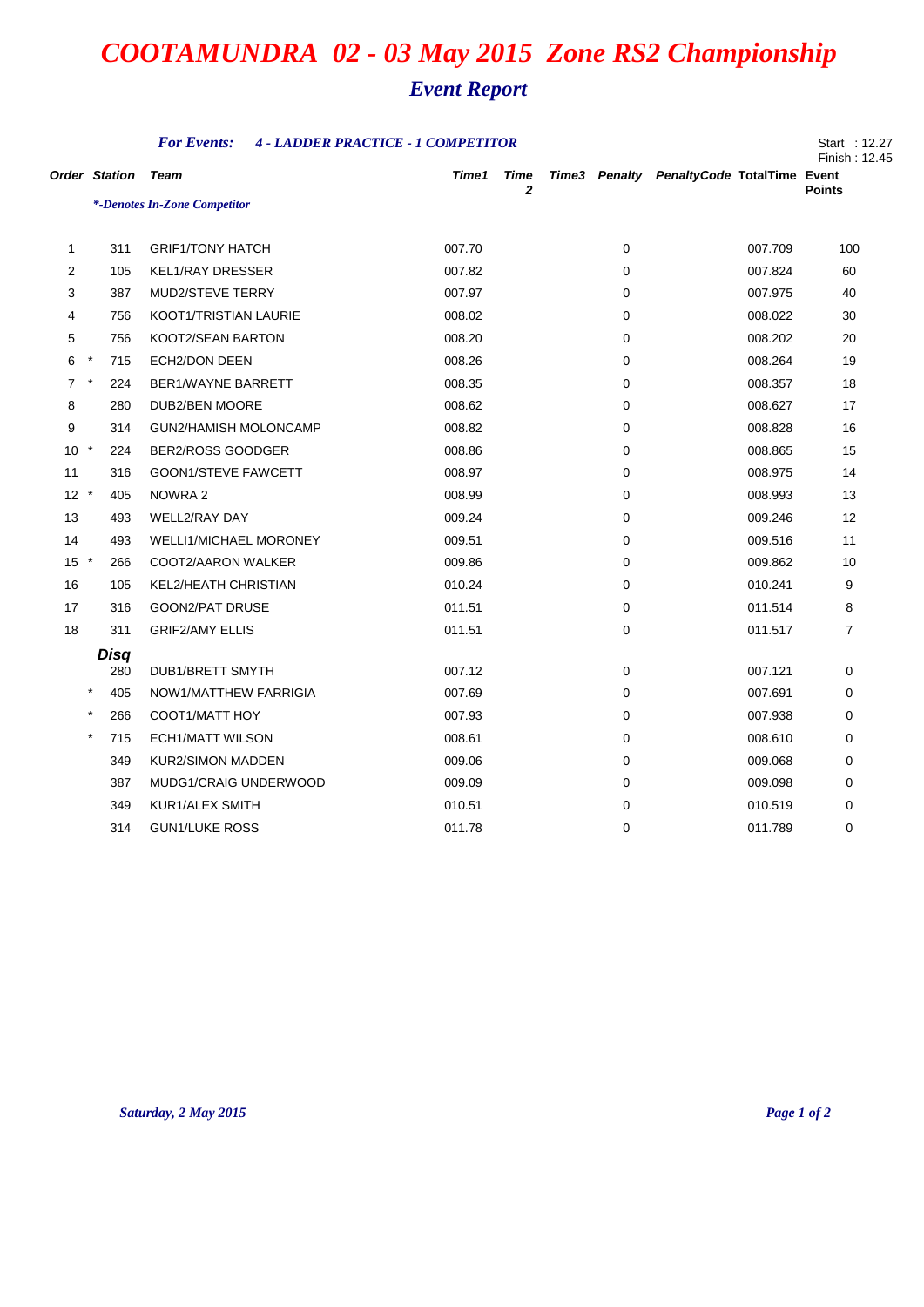| <b>For Events: 4 - LADDER PRACTICE - 1 COMPETITOR</b><br>Start: 12.27 |  |  |
|-----------------------------------------------------------------------|--|--|
|-----------------------------------------------------------------------|--|--|

|                           |                              |       |                             |   |                                           | Finish : 12.45 |
|---------------------------|------------------------------|-------|-----------------------------|---|-------------------------------------------|----------------|
| <b>Order Station Team</b> |                              | Time1 | <b>Time</b><br>$\mathbf{2}$ |   | Time3 Penalty PenaltyCode TotalTime Event | <b>Points</b>  |
|                           | *-Denotes In-Zone Competitor |       |                             |   |                                           |                |
| <b>DNR</b>                |                              |       |                             |   |                                           |                |
| 360                       | LEETON 2                     |       |                             | 0 |                                           | 0              |
| 321                       | HAY 1                        |       |                             | 0 |                                           | 0              |
| 998                       | PACER 1                      |       |                             | 0 |                                           | 0              |
| $\star$<br>389            | <b>HARDEN 2</b>              |       |                             | 0 |                                           | 0              |
| $\star$<br>389            | <b>HARDEN1</b>               |       |                             | 0 |                                           | 0              |
| 474                       | UNAN2/DARREL URBAN           |       |                             | 0 |                                           | 0              |
| 474                       | UNAN1/KIARNA DUFFEY          |       |                             | 0 |                                           | 0              |
| $\star$<br>467            | TUMUT 2                      |       |                             | 0 |                                           | 0              |
| $\star$<br>467            | <b>TUMUT 1</b>               |       |                             | 0 |                                           | 0              |
| 456                       | <b>TEMORA 2</b>              |       |                             | 0 |                                           | 0              |
| 205                       | <b>ARMIDALE 1</b>            |       |                             | 0 |                                           | 0              |
| 998                       | PACER 2                      |       |                             | 0 |                                           | 0              |
| $\star$<br>278            | <b>DENILIQUIN 2</b>          |       |                             | 0 |                                           | 0              |
| $\star$<br>219            | BEGA 1                       |       |                             | 0 |                                           | 0              |
| 321                       | HAY <sub>2</sub>             |       |                             | 0 |                                           | 0              |
| 360                       | <b>LEETON1</b>               |       |                             | 0 |                                           | 0              |
| $\star$<br>278            | <b>DENILIQUIN 1</b>          |       |                             | 0 |                                           | 0              |
| $\star$<br>219            | BEGA 2                       |       |                             | 0 |                                           | 0              |
| 205                       | <b>ARMIDALE 2</b>            |       |                             | 0 |                                           | 0              |
| $\ast$<br>294             | FORBES <sub>2</sub>          |       |                             | 0 |                                           | 0              |
| $\star$<br>294            | FORBES <sub>1</sub>          |       |                             | 0 |                                           | 0              |
| 456                       | <b>TEMORA1</b>               |       |                             | 0 |                                           | 0              |
|                           |                              |       |                             |   |                                           |                |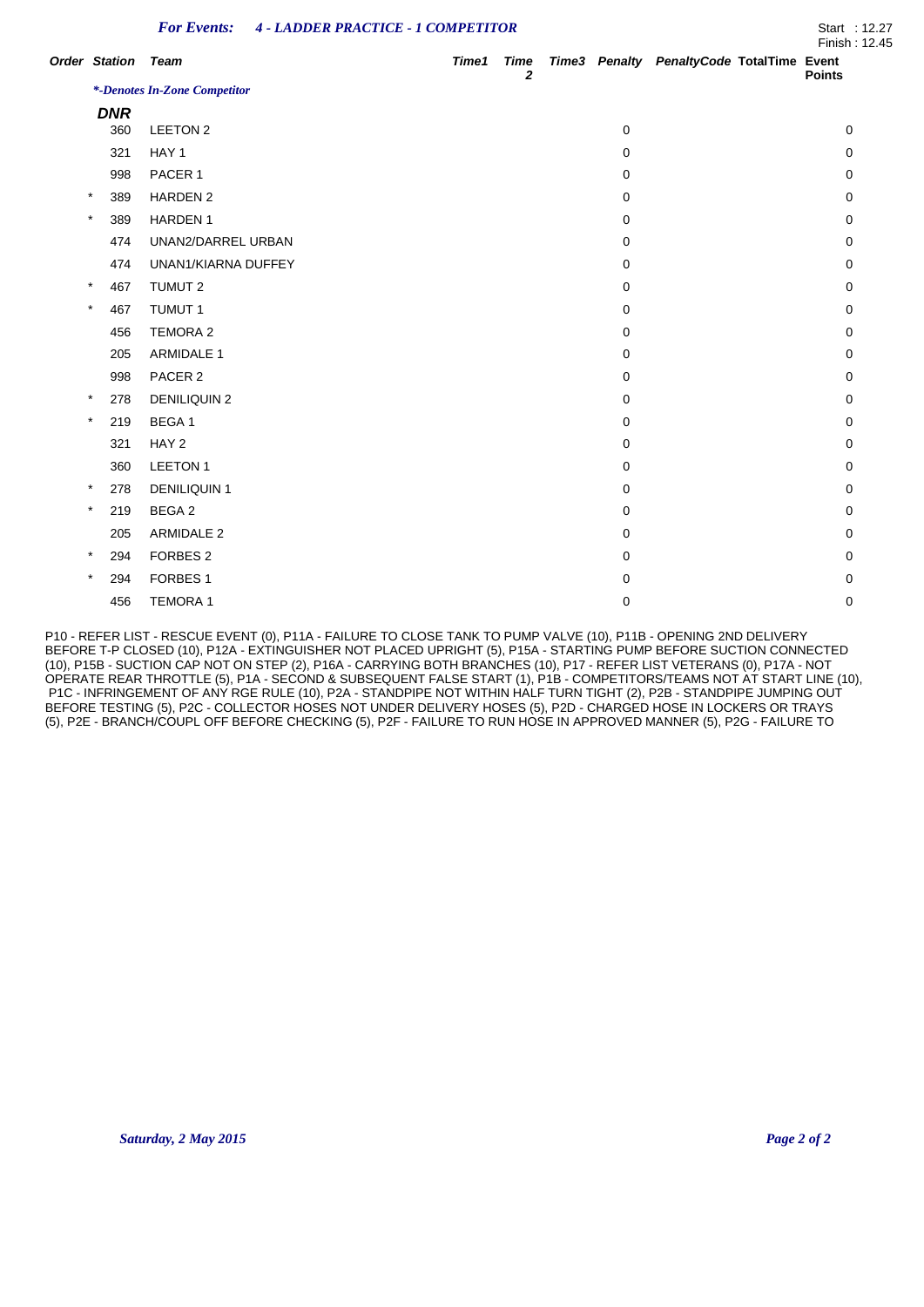## *Event Report*

|                      |          |            | <b>For Events:</b>           | 5 - URBAN PUMPER BA EVENT 4 COMPETITOR |                      |                |                                           |         | Start : 13.23<br>Finish: 14.08 |
|----------------------|----------|------------|------------------------------|----------------------------------------|----------------------|----------------|-------------------------------------------|---------|--------------------------------|
| <b>Order Station</b> |          |            | <b>Team</b>                  | Time1                                  | Time<br>$\mathbf{z}$ |                | Time3 Penalty PenaltyCode TotalTime Event |         | <b>Points</b>                  |
|                      |          |            | *-Denotes In-Zone Competitor |                                        |                      |                |                                           |         |                                |
| $\mathbf{1}$         |          | 756        | KOOTINGAL RFS                | 028.68                                 |                      | $\mathbf{1}$   | P <sub>9</sub> D                          | 029.681 | 200                            |
| 2                    |          | 493        | <b>WELLINGTON</b>            | 029.53                                 |                      | 1              | P <sub>9</sub> C                          | 030.538 | 120                            |
| 3                    | $\star$  | 715        | ECHUCA (VIC)                 | 026.37                                 |                      | 9              | P9F                                       | 035.374 | 80                             |
| 4                    |          | 387        | <b>MUDGEE</b>                | 033.94                                 |                      | $\overline{2}$ | P9F                                       | 035.949 | 60                             |
| 5                    | $\star$  | 405        | <b>NOWRA</b>                 | 034.20                                 |                      | 2              | P <sub>2</sub> A                          | 036.206 | 40                             |
| 6                    |          | 314        | <b>GUNNEDAH</b>              | 036.10                                 |                      | 3              | P <sub>2</sub> A                          | 039.102 | 38                             |
| $\overline{7}$       |          | 316        | GOONELLABAH                  | 036.79                                 |                      | 4              | P <sub>2</sub> A                          | 040.790 | 36                             |
| 8                    | $\star$  | 224        | <b>BERRY</b>                 | 042.94                                 |                      | 0              |                                           | 042.943 | 34                             |
| 9                    |          | 105        | <b>KELSO</b>                 | 032.04                                 |                      | 12             | P11                                       | 044.046 | 32                             |
| 10                   |          | 280        | <b>DUBBO</b>                 | 036.54                                 |                      | 9              | P <sub>15</sub>                           | 045.545 | 30                             |
| 11                   |          | 311        | <b>GRIFFITH</b>              | 039.94                                 |                      | 9              | P <sub>15</sub>                           | 048.946 | 28                             |
| 12                   |          | 349        | <b>KURRI KURRI</b>           | 046.26                                 |                      | 8              | P9F                                       | 054.261 | 26                             |
| $13 *$               |          | 266        | COOTAMUNDRA                  | 061.12                                 |                      | $\overline{2}$ | P <sub>2</sub> A                          | 063.121 | 24                             |
|                      |          | <b>DNR</b> |                              |                                        |                      |                |                                           |         |                                |
|                      |          | 219        | <b>BEGA</b>                  |                                        |                      | 0              |                                           |         | 0                              |
|                      | $\star$  | 389        | <b>HARDEN</b>                |                                        |                      | 0              |                                           |         | 0                              |
|                      |          | 474        | <b>UNANDERRA</b>             |                                        |                      | 0              |                                           |         | 0                              |
|                      | $\star$  | 467        | <b>TUMUT</b>                 |                                        |                      | 0              |                                           |         | 0                              |
|                      |          | 456        | <b>TEMORA</b>                |                                        |                      | 0              |                                           |         | 0                              |
|                      |          | 998        | PACER                        |                                        |                      | 0              |                                           |         | 0                              |
|                      |          | 360        | <b>LEETON</b>                |                                        |                      | $\mathbf 0$    |                                           |         | 0                              |
|                      |          | 321        | HAY                          |                                        |                      | 0              |                                           |         | 0                              |
|                      |          | 205        | ARMIDALE                     |                                        |                      | 0              |                                           |         | 0                              |
|                      |          | 294        | <b>FORBES</b>                |                                        |                      | 0              |                                           |         | 0                              |
|                      | $^\star$ | 278        | <b>DENILIQUIN</b>            |                                        |                      | 0              |                                           |         | 0                              |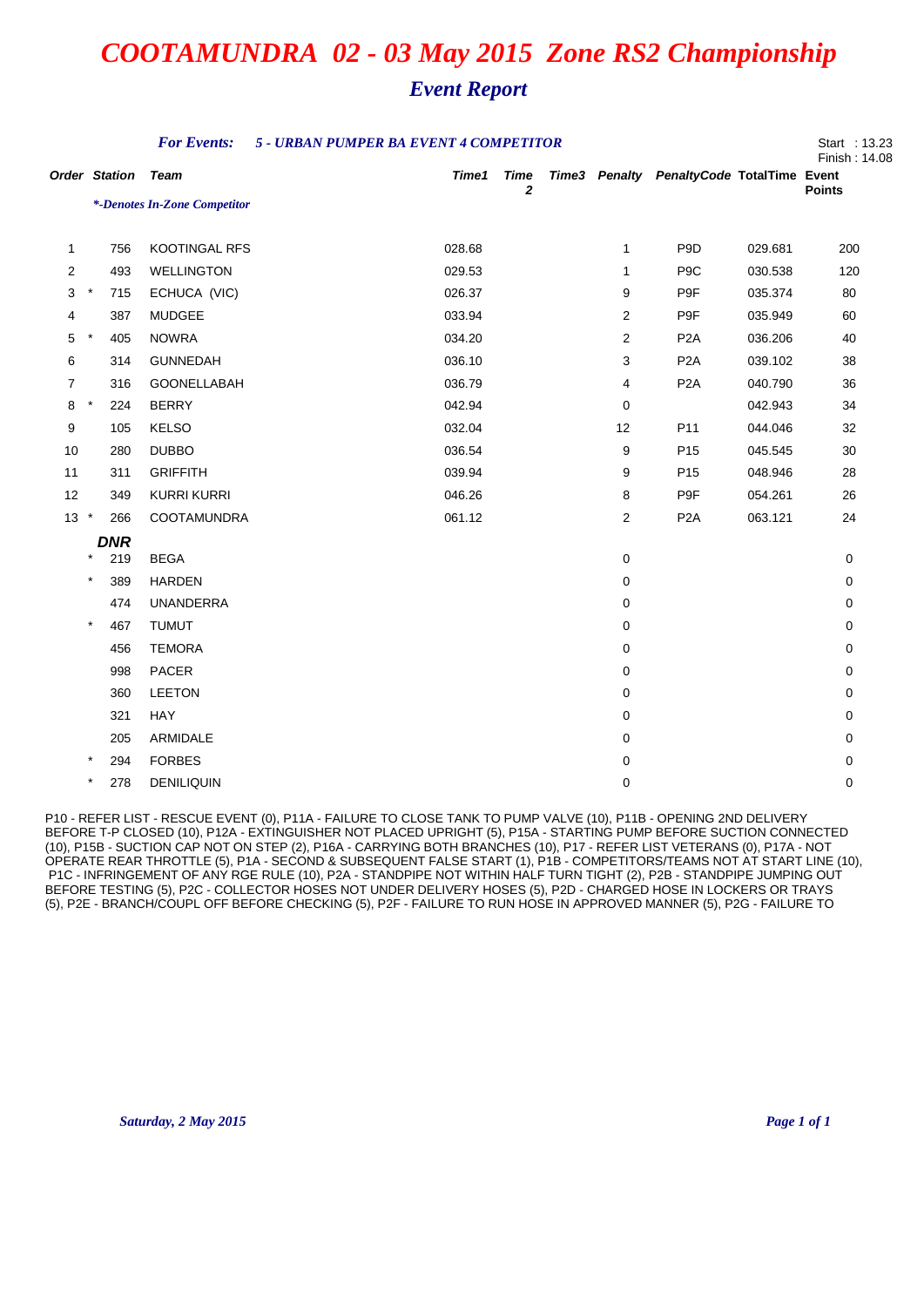## *Event Report*

|                      |           |                    | <b>For Events:</b>           | <b>6 - URBAN PUMPER AND BREECHING 4 COMP</b> |        |           |    |                                           |         | Start : 14.34<br>Finish: 15.16 |
|----------------------|-----------|--------------------|------------------------------|----------------------------------------------|--------|-----------|----|-------------------------------------------|---------|--------------------------------|
| <b>Order Station</b> |           |                    | <b>Team</b>                  |                                              | Time1  | Time<br>2 |    | Time3 Penalty PenaltyCode TotalTime Event |         | <b>Points</b>                  |
|                      |           |                    | *-Denotes In-Zone Competitor |                                              |        |           |    |                                           |         |                                |
| 1                    |           | 756                | <b>KOOTINGAL RFS</b>         |                                              | 012.25 | 028.172   | 0  |                                           | 040.422 | 200                            |
| $\overline{2}$       | $\star$   | 715                | ECHUCA (VIC)                 |                                              | 010.34 | 031.040   | 0  |                                           | 041.384 | 120                            |
| 3                    |           | 493                | <b>WELLINGTON</b>            |                                              | 013.33 | 031.807   | 0  |                                           | 045.137 | 80                             |
| 4                    | $\star$   | 224                | <b>BERRY</b>                 |                                              | 010.98 | 035.522   | 0  |                                           | 046.509 | 60                             |
| 5                    | $\star$   | 405                | <b>NOWRA</b>                 |                                              | 011.95 | 031.062   | 5  | P <sub>2</sub> F                          | 048.017 | 40                             |
| 6                    |           | 280                | <b>DUBBO</b>                 |                                              | 013.86 | 037.144   | 0  |                                           | 051.012 | 38                             |
| $\overline{7}$       |           | 105                | <b>KELSO</b>                 |                                              | 012.08 | 039.133   | 0  |                                           | 051.222 | 36                             |
| 8                    |           | 314                | <b>GUNNEDAH</b>              |                                              | 014.42 | 034.602   | 10 | P11                                       | 059.024 | 34                             |
| 9                    |           | 387                | MUDGEE                       |                                              | 013.92 | 037.396   | 10 | P11                                       | 061.319 | 32                             |
| $10 *$               |           | 266                | <b>COOTAMUNDRA</b>           |                                              | 020.31 | 042.349   | 0  |                                           | 062.667 | 30                             |
| 11                   |           | 349                | <b>KURRI KURRI</b>           |                                              | 019.52 | 051.157   | 0  |                                           | 070.684 | 28                             |
| 12                   |           | 316                | GOONELLABAH                  |                                              | 032.03 | 053.496   | 20 | P <sub>2</sub> D                          | 105.529 | 26                             |
|                      |           | <b>DNR</b>         |                              |                                              |        |           |    |                                           |         |                                |
|                      | $\star$   | 219                | <b>BEGA</b>                  |                                              |        |           | 0  |                                           |         | 0                              |
|                      |           | 474                | <b>UNANDERRA</b>             |                                              |        |           | 0  |                                           |         | 0                              |
|                      | $\star$   | 467                | <b>TUMUT</b>                 |                                              |        |           | 0  |                                           |         | 0                              |
|                      |           | 456                | <b>TEMORA</b>                |                                              |        |           | 0  |                                           |         | 0                              |
|                      |           | 998                | PACER                        |                                              |        |           | 0  |                                           |         | 0                              |
|                      |           | 360                | <b>LEETON</b>                |                                              |        |           | 0  |                                           |         | 0                              |
|                      |           | 321                | HAY                          |                                              |        |           | 0  |                                           |         | 0                              |
|                      |           | 205                | ARMIDALE                     |                                              |        |           | 0  |                                           |         | 0                              |
|                      | $^\star$  | 294                | <b>FORBES</b>                |                                              |        |           | 0  |                                           |         | 0                              |
|                      | $^{\ast}$ | 278                | <b>DENILIQUIN</b>            |                                              |        |           | 0  |                                           |         | 0                              |
|                      | $\star$   | 389                | <b>HARDEN</b>                |                                              |        |           | 0  |                                           |         | 0                              |
|                      |           | <b>Miss</b><br>311 | <b>GRIFFITH</b>              |                                              |        |           | 0  |                                           |         | 0                              |
|                      |           |                    |                              |                                              |        |           |    |                                           |         |                                |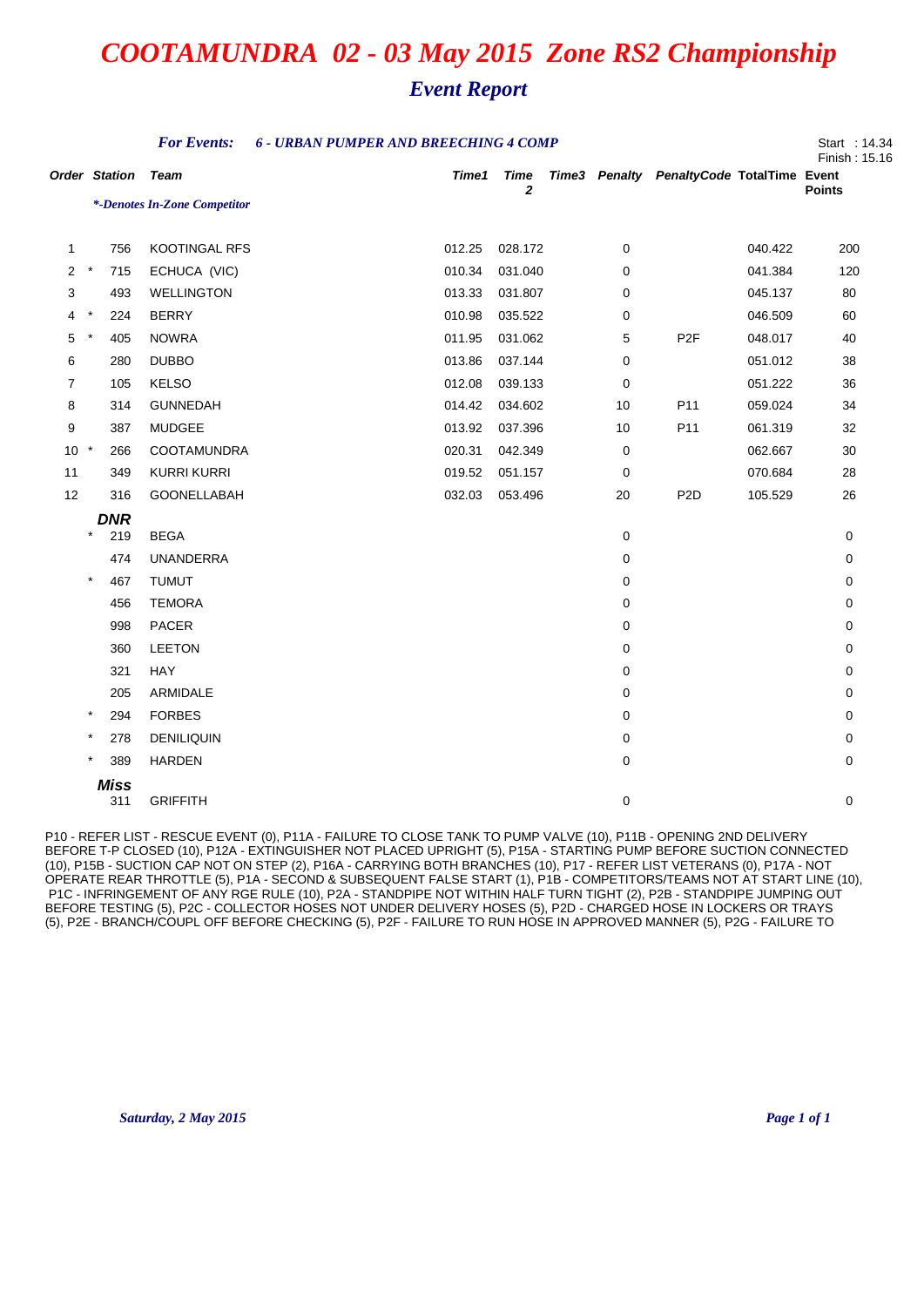|                      |          |            | <b>For Events:</b>           | 7 - RESCUE EVENT |        |                             |    |                                           |         | Start : 08.17<br>Finish: 08.46 |
|----------------------|----------|------------|------------------------------|------------------|--------|-----------------------------|----|-------------------------------------------|---------|--------------------------------|
| <b>Order Station</b> |          |            | <b>Team</b>                  |                  | Time1  | <b>Time</b><br>$\mathbf{2}$ |    | Time3 Penalty PenaltyCode TotalTime Event |         | <b>Points</b>                  |
|                      |          |            | *-Denotes In-Zone Competitor |                  |        |                             |    |                                           |         |                                |
|                      |          |            |                              |                  | 042.45 |                             |    | P9G                                       |         |                                |
| 1                    |          | 105        | <b>KELSO</b>                 |                  |        |                             | 4  |                                           | 046.452 | 200                            |
| $\overline{2}$       | $\star$  | 756        | KOOTINGAL RFS                |                  | 042.90 |                             | 4  | P <sub>9</sub> G                          | 046.902 | 120                            |
| 3                    |          | 405        | <b>NOWRA</b>                 |                  | 044.48 |                             | 4  | P <sub>9</sub> G                          | 048.481 | 80                             |
| 4                    | $^\star$ | 224        | <b>BERRY</b>                 |                  | 047.48 |                             | 4  | P9G                                       | 051.489 | 60                             |
| 5                    |          | 316        | GOONELLABAH                  |                  | 046.66 |                             | 6  | P <sub>9</sub> G                          | 052.662 | 40                             |
| 6                    |          | 387        | <b>MUDGEE</b>                |                  | 050.09 |                             | 4  | P <sub>9</sub> G                          | 054.099 | 38                             |
| $\overline{7}$       | $\star$  | 266        | COOTAMUNDRA                  |                  | 048.87 |                             | 6  | P9G                                       | 054.877 | 36                             |
| 8                    |          | 314        | <b>GUNNEDAH</b>              |                  | 051.56 |                             | 4  | P9G                                       | 055.561 | 34                             |
| 9                    |          | 493        | <b>WELLINGTON</b>            |                  | 044.39 |                             | 14 | P11                                       | 058.391 | 32                             |
| 10                   |          | 349        | <b>KURRI KURRI</b>           |                  | 053.07 |                             | 6  | P <sub>9</sub> G                          | 059.071 | 30                             |
| 11                   |          | 280        | <b>DUBBO</b>                 |                  | 056.71 |                             | 8  | P9G                                       | 064.716 | 28                             |
| 12                   |          | 311        | <b>GRIFFITH</b>              |                  | 062.00 |                             | 4  | P9G                                       | 066.004 | 26                             |
| $13 *$               |          | 715        | ECHUCA (VIC)                 |                  | 060.97 |                             | 6  | P <sub>9</sub> G                          | 066.970 | 24                             |
|                      |          | <b>DNR</b> |                              |                  |        |                             |    |                                           |         |                                |
|                      | $\star$  | 219        | <b>BEGA</b>                  |                  |        |                             | 0  |                                           |         | 0                              |
|                      | $\star$  | 389        | <b>HARDEN</b>                |                  |        |                             | 0  |                                           |         | 0                              |
|                      |          | 474        | <b>UNANDERRA</b>             |                  |        |                             | 0  |                                           |         | 0                              |
|                      | $\star$  | 467        | <b>TUMUT</b>                 |                  |        |                             | 0  |                                           |         | 0                              |
|                      |          | 456        | <b>TEMORA</b>                |                  |        |                             | 0  |                                           |         | 0                              |
|                      |          | 998        | PACER                        |                  |        |                             | 0  |                                           |         | 0                              |
|                      |          | 360        | <b>LEETON</b>                |                  |        |                             | 0  |                                           |         | 0                              |
|                      |          | 321        | HAY                          |                  |        |                             | 0  |                                           |         | 0                              |
|                      |          | 205        | ARMIDALE                     |                  |        |                             | 0  |                                           |         | 0                              |
|                      | $\star$  | 294        | <b>FORBES</b>                |                  |        |                             | 0  |                                           |         | 0                              |
|                      | $\star$  | 278        | <b>DENILIQUIN</b>            |                  |        |                             | 0  |                                           |         | 0                              |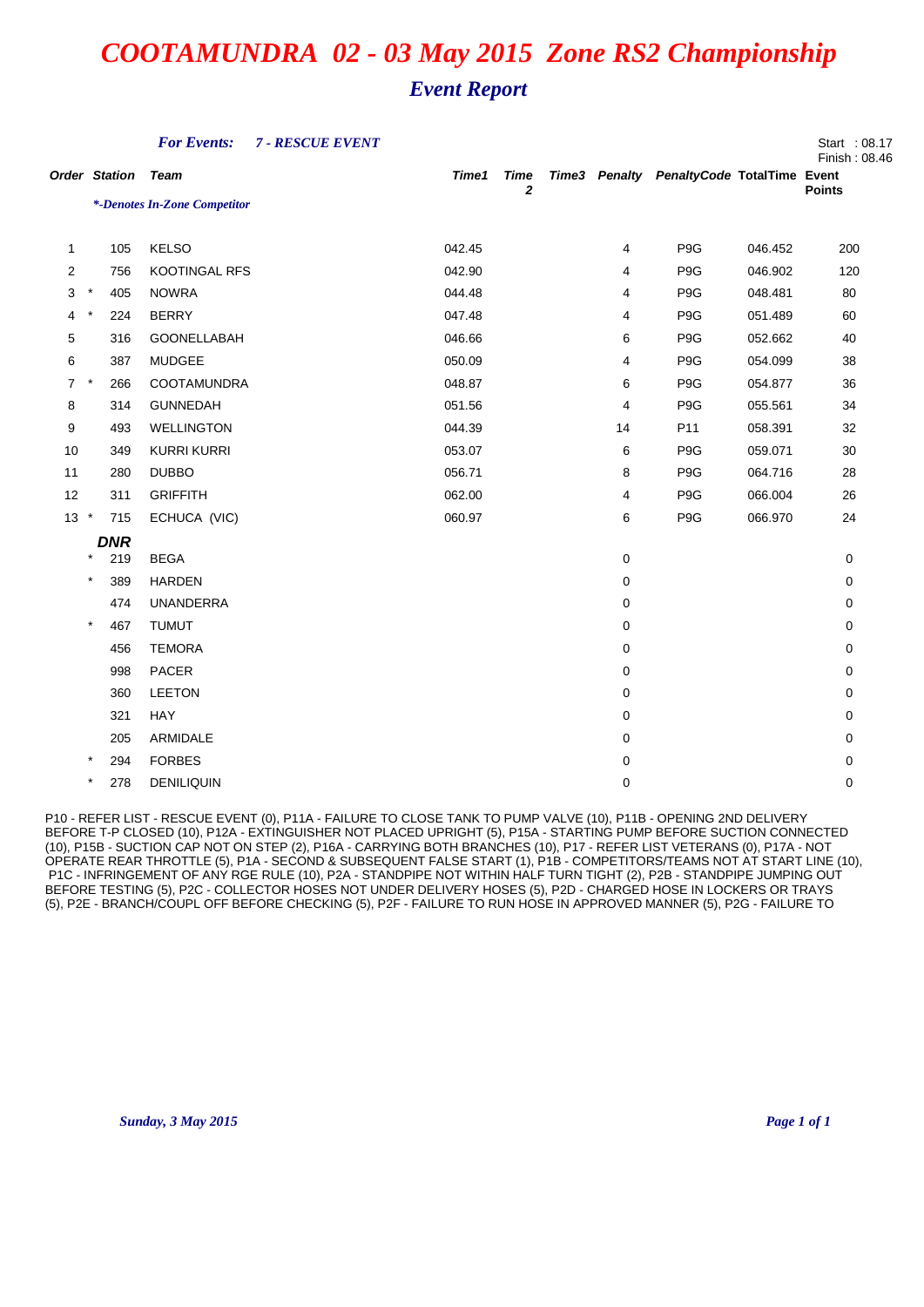## *Event Report*

|                      |          |            | <b>For Events:</b><br>8 - HOSE HYDRANT & EXTINGUISHER - 3 COMP. |  |        |           |  |    |                                           |         |               |
|----------------------|----------|------------|-----------------------------------------------------------------|--|--------|-----------|--|----|-------------------------------------------|---------|---------------|
| <b>Order Station</b> |          |            | <b>Team</b>                                                     |  | Time1  | Time<br>2 |  |    | Time3 Penalty PenaltyCode TotalTime Event |         | <b>Points</b> |
|                      |          |            | *-Denotes In-Zone Competitor                                    |  |        |           |  |    |                                           |         |               |
| 1                    |          | 756        | KOOTINGAL RFS                                                   |  | 007.27 | 027.413   |  | 0  |                                           | 034.689 | 200           |
| 2                    | $\star$  | 224        | <b>BERRY</b>                                                    |  | 006.95 | 030.613   |  | 0  |                                           | 037.563 | 120           |
| 3                    | $\star$  | 715        | ECHUCA (VIC)                                                    |  | 006.22 | 032.278   |  | 0  |                                           | 038.498 | 80            |
| 4                    |          | 105        | <b>KELSO</b>                                                    |  | 006.89 | 034.171   |  | 0  |                                           | 041.070 | 60            |
| 5                    |          | 314        | <b>GUNNEDAH</b>                                                 |  | 007.18 | 036.873   |  | 0  |                                           | 044.057 | 40            |
| 6                    | $^\star$ | 405        | <b>NOWRA</b>                                                    |  | 007.05 | 037.137   |  | 0  |                                           | 044.196 | 38            |
| $\overline{7}$       |          | 280        | <b>DUBBO</b>                                                    |  | 006.73 | 040.980   |  | 0  |                                           | 047.710 | 36            |
| 8                    |          | 311        | <b>GRIFFITH</b>                                                 |  | 008.14 | 042.489   |  | 0  |                                           | 050.636 | 34            |
| 9                    |          | 316        | GOONELLABAH                                                     |  | 007.61 | 044.688   |  | 0  |                                           | 052.299 | 32            |
| 10                   |          | 387        | <b>MUDGEE</b>                                                   |  | 007.15 | 046.805   |  | 0  |                                           | 053.957 | 30            |
| 11                   |          | 998        | PACER                                                           |  | 008.73 | 050.957   |  | 0  |                                           | 059.687 | 28            |
| 12                   |          | 349        | <b>KURRI KURRI</b>                                              |  | 008.12 | 055.025   |  | 0  |                                           | 063.147 | 26            |
| 13                   |          | 493        | <b>WELLINGTON</b>                                               |  | 008.44 | 046.430   |  | 10 | P <sub>1</sub> B                          | 064.875 | 24            |
| $14 *$               |          | 266        | COOTAMUNDRA                                                     |  | 008.60 | 061.354   |  | 0  |                                           | 069.956 | 22            |
|                      |          | <b>DNR</b> |                                                                 |  |        |           |  |    |                                           |         |               |
|                      | $\star$  | 219        | <b>BEGA</b>                                                     |  |        |           |  | 0  |                                           |         | 0             |
|                      | $\star$  | 389        | <b>HARDEN</b>                                                   |  |        |           |  | 0  |                                           |         | 0             |
|                      |          | 474        | <b>UNANDERRA</b>                                                |  |        |           |  | 0  |                                           |         | 0             |
|                      | $\star$  | 467        | <b>TUMUT</b>                                                    |  |        |           |  | 0  |                                           |         | 0             |
|                      |          | 456        | <b>TEMORA</b>                                                   |  |        |           |  | 0  |                                           |         | 0             |
|                      |          | 360        | <b>LEETON</b>                                                   |  |        |           |  | 0  |                                           |         | 0             |
|                      |          | 321        | HAY                                                             |  |        |           |  | 0  |                                           |         | 0             |
|                      |          | 205        | ARMIDALE                                                        |  |        |           |  | 0  |                                           |         | 0             |
|                      | $\ast$   | 294        | <b>FORBES</b>                                                   |  |        |           |  | 0  |                                           |         | $\Omega$      |
|                      | $\ast$   | 278        | <b>DENILIQUIN</b>                                               |  |        |           |  | 0  |                                           |         | 0             |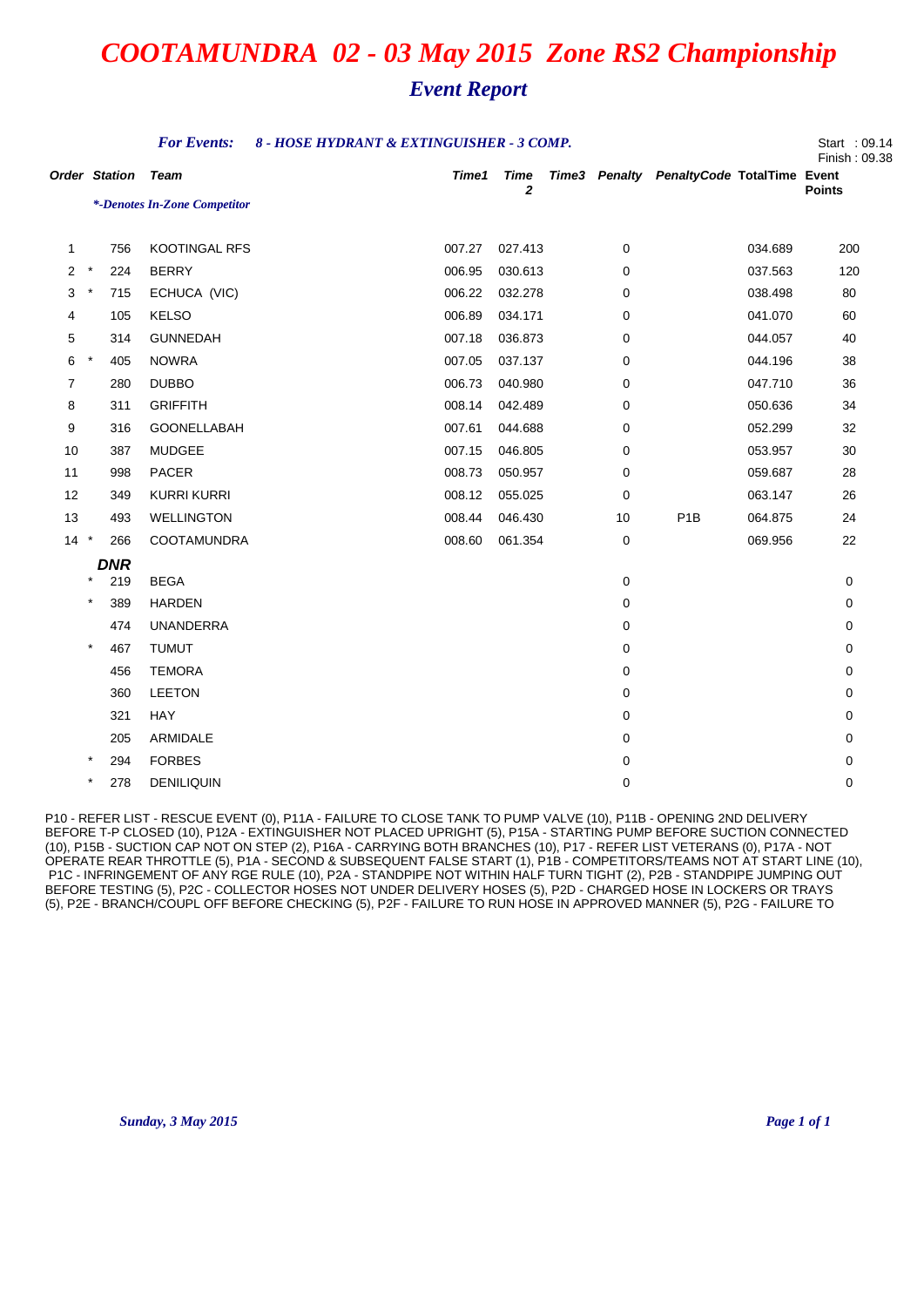### *Event Report*

|                      |                 | <b>For Events:</b>           | 9 - HOSE AND HYDRANT 4 COMPETITOR |                  |   |                                           | Start : 09.47<br>Finish: 10.05 |
|----------------------|-----------------|------------------------------|-----------------------------------|------------------|---|-------------------------------------------|--------------------------------|
| <b>Order Station</b> |                 | <b>Team</b>                  | Time1                             | <b>Time</b><br>2 |   | Time3 Penalty PenaltyCode TotalTime Event | <b>Points</b>                  |
|                      |                 | *-Denotes In-Zone Competitor |                                   |                  |   |                                           |                                |
| $\mathbf{1}$         | $\star$<br>715  | ECHUCA (VIC)                 | 017.21                            |                  | 0 | 017.219                                   | 200                            |
| 2                    | $\star$<br>224  | <b>BERRY</b>                 | 017.57                            |                  | 0 | 017.577                                   | 120                            |
| 3                    | 105             | <b>KELSO</b>                 | 018.80                            |                  | 0 | 018.801                                   | 80                             |
| 4                    | 280             | <b>DUBBO</b>                 | 019.17                            |                  | 0 | 019.178                                   | 60                             |
| 5                    | 493             | <b>WELLINGTON</b>            | 021.75                            |                  | 0 | 021.754                                   | 40                             |
| 6                    | 314             | <b>GUNNEDAH</b>              | 021.75                            |                  | 0 | 021.757                                   | 38                             |
| $\overline{7}$       | 387             | <b>MUDGEE</b>                | 021.90                            |                  | 0 | 021.901                                   | 36                             |
| 8                    | 316             | GOONELLABAH                  | 023.02                            |                  | 0 | 023.027                                   | 34                             |
| 9                    | $\star$<br>405  | <b>NOWRA</b>                 | 024.27                            |                  | 0 | 024.276                                   | 32                             |
| 10                   | 756             | KOOTINGAL RFS                | 025.60                            |                  | 0 | 025.603                                   | $30\,$                         |
| 11                   | 349             | <b>KURRI KURRI</b>           | 030.00                            |                  | 0 | 030.008                                   | 28                             |
| 12                   | 311             | <b>GRIFFITH</b>              | 038.28                            |                  | 0 | 038.280                                   | 26                             |
| $13 *$               | 266             | COOTAMUNDRA                  | 050.80                            |                  | 0 | 050.805                                   | 24                             |
|                      | <b>DNR</b>      |                              |                                   |                  |   |                                           |                                |
|                      | 219             | <b>BEGA</b>                  |                                   |                  | 0 |                                           | 0                              |
|                      | $\star$<br>389  | <b>HARDEN</b>                |                                   |                  | 0 |                                           | 0                              |
|                      | 474             | <b>UNANDERRA</b>             |                                   |                  | 0 |                                           | 0                              |
|                      | $\star$<br>467  | <b>TUMUT</b>                 |                                   |                  | 0 |                                           | 0                              |
|                      | 456             | <b>TEMORA</b>                |                                   |                  | 0 |                                           | 0                              |
|                      | 998             | PACER                        |                                   |                  | 0 |                                           | 0                              |
|                      | 360             | <b>LEETON</b>                |                                   |                  | 0 |                                           | 0                              |
|                      | 321             | HAY                          |                                   |                  | 0 |                                           | 0                              |
|                      | 205             | ARMIDALE                     |                                   |                  | 0 |                                           | 0                              |
|                      | $\star$<br>294  | <b>FORBES</b>                |                                   |                  | 0 |                                           | 0                              |
|                      | $^\star$<br>278 | <b>DENILIQUIN</b>            |                                   |                  | 0 |                                           | 0                              |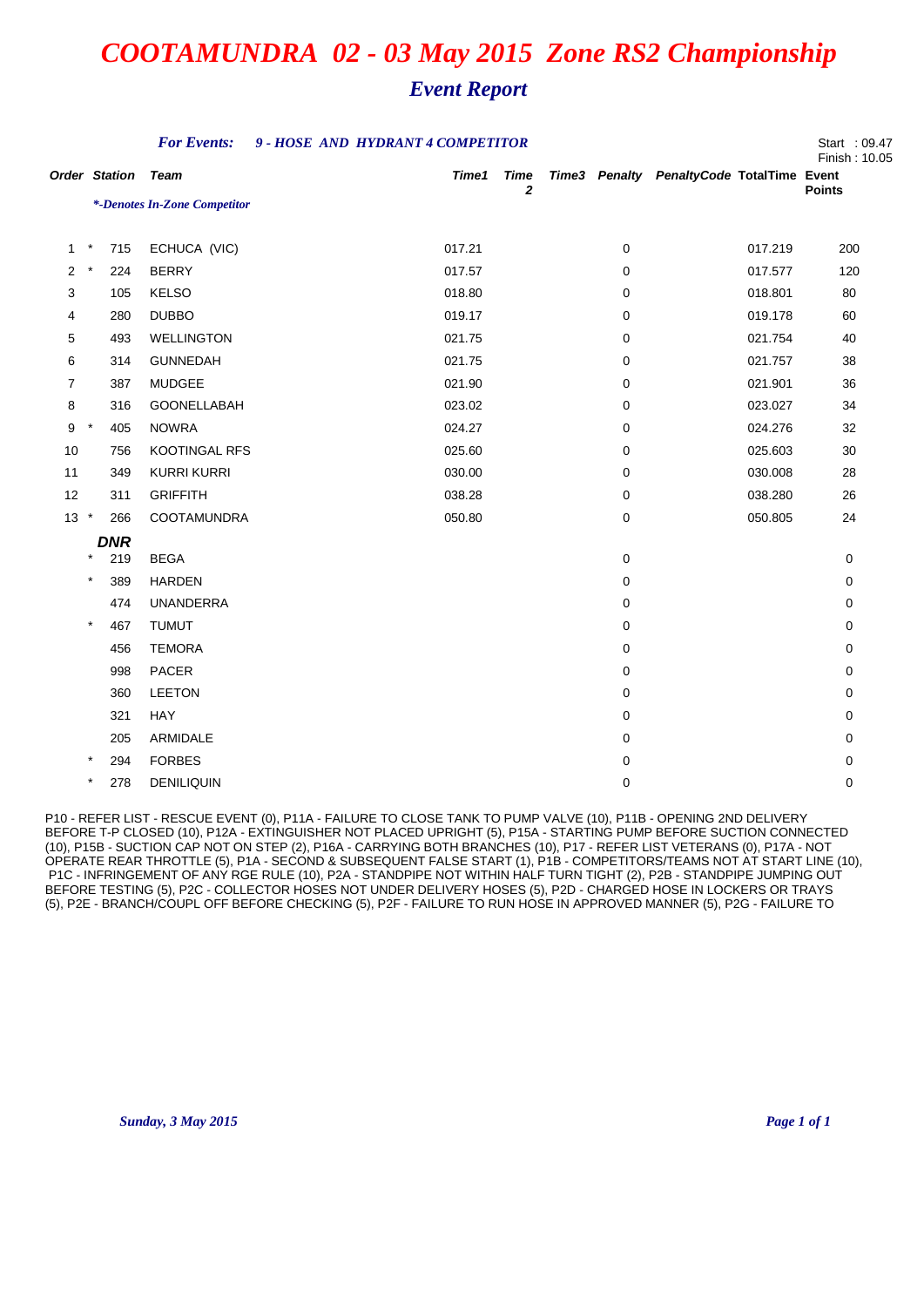|                |                      | <b>For Events:</b>           | 10 - HOSE AND HYDRANT - 2 COMP. |                      |    |                                           |         | Start: 10.18<br>Finish: 10.43 |
|----------------|----------------------|------------------------------|---------------------------------|----------------------|----|-------------------------------------------|---------|-------------------------------|
|                | <b>Order Station</b> | Team                         | Time1                           | Time<br>$\mathbf{z}$ |    | Time3 Penalty PenaltyCode TotalTime Event |         | <b>Points</b>                 |
|                |                      | *-Denotes In-Zone Competitor |                                 |                      |    |                                           |         |                               |
|                |                      |                              |                                 |                      |    |                                           |         |                               |
| $\mathbf{1}$   | 756                  | KOOTINGAL RFS 2              | 011.07                          |                      | 0  |                                           | 011.071 | 100                           |
| $\overline{2}$ | 756                  | <b>KOOTINGAL RFS 1</b>       | 013.18                          |                      | 0  |                                           | 013.185 | 60                            |
| 3              | $\ast$<br>224        | BERRY 1                      | 013.53                          |                      | 0  |                                           | 013.534 | 40                            |
| 4              | 105                  | KELSO <sub>2</sub>           | 013.54                          |                      | 0  |                                           | 013.542 | 30                            |
| 5              | 314                  | <b>GUNNEDAH1</b>             | 014.61                          |                      | 0  |                                           | 014.613 | 20                            |
| 6              | $\star$<br>405       | NOWRA 1                      | 015.29                          |                      | 0  |                                           | 015.291 | 19                            |
| $\overline{7}$ | 387                  | MUDGEE 1                     | 015.74                          |                      | 0  |                                           | 015.744 | 18                            |
| 8              | 280                  | DUBBO <sub>1</sub>           | 016.06                          |                      | 0  |                                           | 016.060 | 17                            |
| 9              | $^\star$<br>715      | ECHUCA (VIC) 1               | 016.22                          |                      | 0  |                                           | 016.220 | 16                            |
| 10             | 387                  | MUDGEE 2                     | 017.15                          |                      | 0  |                                           | 017.157 | 15                            |
| 11             | 280                  | DUBBO <sub>2</sub>           | 017.26                          |                      | 0  |                                           | 017.268 | 14                            |
| $12 *$         | 715                  | ECHUCA (VIC) 2               | 018.39                          |                      | 0  |                                           | 018.391 | 13                            |
| 13             | 493                  | <b>WELLINGTON 1</b>          | 018.73                          |                      | 0  |                                           | 018.738 | 12                            |
| 14             | 316                  | GOONELLABAH 2                | 019.06                          |                      | 0  |                                           | 019.066 | 11                            |
| 15             | 349                  | KURRI KURRI 2                | 019.31                          |                      | 0  |                                           | 019.310 | 10                            |
| $16 *$         | 405                  | NOWRA 2                      | 019.37                          |                      | 0  |                                           | 019.379 | 9                             |
| 17             | 349                  | <b>KURRI KURRI 1</b>         | 019.93                          |                      | 0  |                                           | 019.933 | 8                             |
| 18             | 493                  | <b>WELLINGTON 2</b>          | 020.23                          |                      | 0  |                                           | 020.232 | 7                             |
| 19             | 316                  | GOONELLABAH 1                | 020.96                          |                      | 0  |                                           | 020.966 | 6                             |
| $20 *$         | 266                  | COOTAMUNDRA 1                | 023.80                          |                      | 0  |                                           | 023.808 | 5                             |
| 21             | $^{\star}$<br>224    | BERRY 2                      | 024.36                          |                      | 0  |                                           | 024.368 | 4                             |
| 22             | 314                  | <b>GUNNEDAH 2</b>            | 024.56                          |                      | 0  |                                           | 024.565 | 3                             |
| $23 *$         | 266                  | COOTAMUNDRA 2                | 030.97                          |                      | 0  |                                           | 030.978 | 2                             |
| 24             | 311                  | <b>GRIFFITH 1</b>            | 035.73                          |                      | 0  |                                           | 035.735 | 1                             |
| 25             | 311                  | <b>GRIFFITH 2</b>            | 036.07                          |                      | 0  |                                           | 036.070 | 1                             |
| 26             | 105                  | KELSO <sub>1</sub>           | 042.98                          |                      | 10 | P6B                                       | 052.989 | 1                             |
|                | Disq                 |                              |                                 |                      |    |                                           |         |                               |
|                | $\ast$<br>219        | BEGA 1                       |                                 |                      | 0  |                                           |         | 0                             |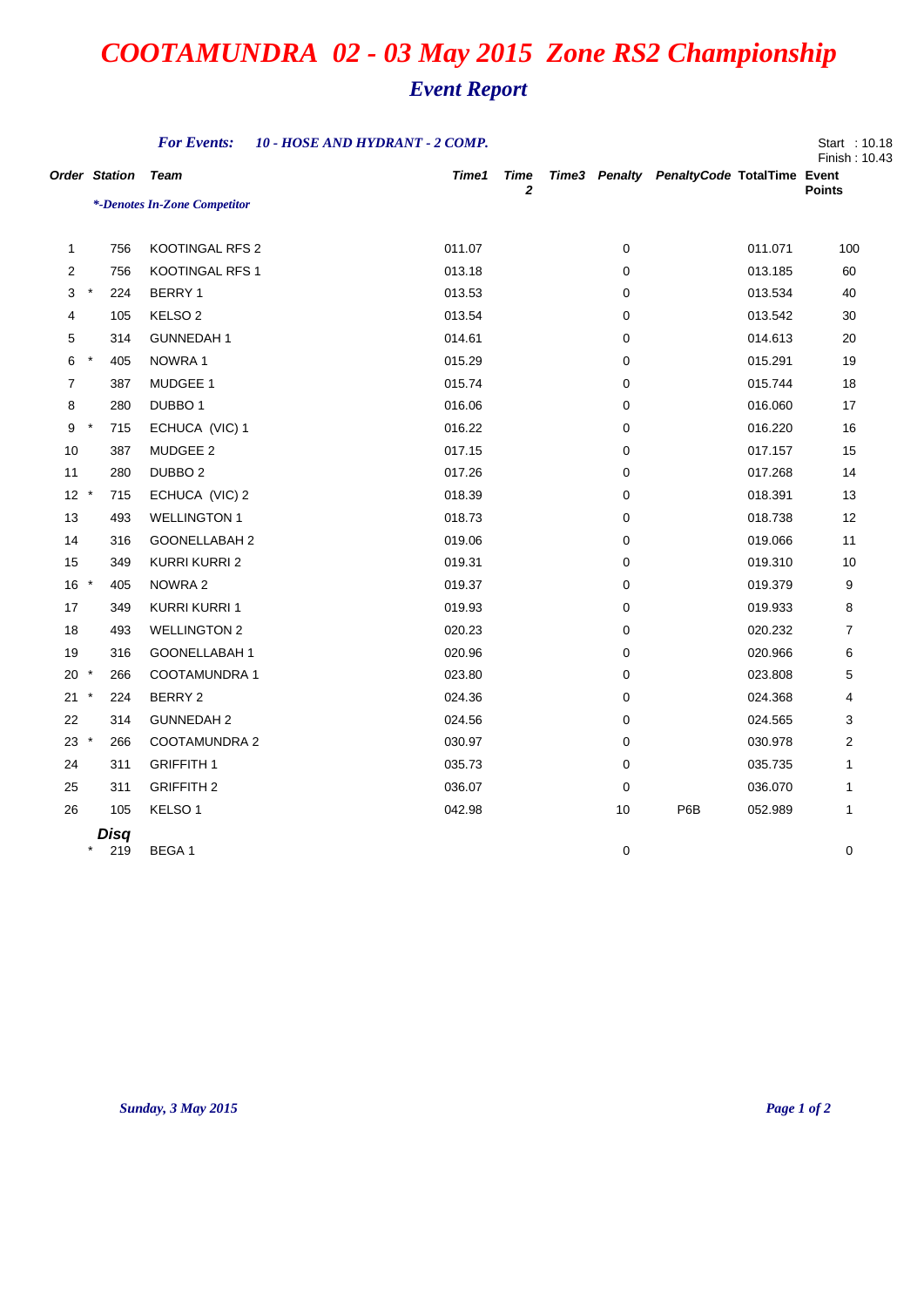|                      | <b>For Events:</b>           | 10 - HOSE AND HYDRANT - 2 COMP. |       |                             |          |                                           | Start: 10.18<br>Finish: 10.43 |
|----------------------|------------------------------|---------------------------------|-------|-----------------------------|----------|-------------------------------------------|-------------------------------|
| <b>Order Station</b> | <b>Team</b>                  |                                 | Time1 | <b>Time</b><br>$\mathbf{2}$ |          | Time3 Penalty PenaltyCode TotalTime Event | <b>Points</b>                 |
|                      | *-Denotes In-Zone Competitor |                                 |       |                             |          |                                           |                               |
| <b>DNR</b>           |                              |                                 |       |                             |          |                                           |                               |
| $\star$<br>389       | <b>HARDEN1</b>               |                                 |       |                             | 0        |                                           | 0                             |
| 474                  | <b>UNANDERRA 2</b>           |                                 |       |                             | 0        |                                           | $\Omega$                      |
| 474                  | <b>UNANDERRA1</b>            |                                 |       |                             | 0        |                                           | 0                             |
| $\star$<br>467       | TUMUT 2                      |                                 |       |                             | 0        |                                           | $\Omega$                      |
| $\star$<br>467       | <b>TUMUT 1</b>               |                                 |       |                             | 0        |                                           | 0                             |
| 456                  | <b>TEMORA 2</b>              |                                 |       |                             | $\Omega$ |                                           | $\Omega$                      |
| 456                  | <b>TEMORA 1</b>              |                                 |       |                             | 0        |                                           | $\Omega$                      |
| 998                  | PACER 2                      |                                 |       |                             | 0        |                                           | $\Omega$                      |
| 998                  | PACER 1                      |                                 |       |                             | 0        |                                           | 0                             |
| 360                  | LEETON 1                     |                                 |       |                             | 0        |                                           | 0                             |
| 321                  | HAY <sub>2</sub>             |                                 |       |                             | 0        |                                           | $\Omega$                      |
| 321                  | HAY 1                        |                                 |       |                             | 0        |                                           | $\Omega$                      |
| 205                  | <b>ARMIDALE 2</b>            |                                 |       |                             | 0        |                                           | $\Omega$                      |
| 205                  | <b>ARMIDALE 1</b>            |                                 |       |                             | 0        |                                           | $\Omega$                      |
| $\ast$<br>294        | FORBES <sub>2</sub>          |                                 |       |                             | 0        |                                           | 0                             |
| $\star$<br>294       | FORBES <sub>1</sub>          |                                 |       |                             | 0        |                                           | $\Omega$                      |
| $\star$<br>278       | <b>DENILIQUIN 2</b>          |                                 |       |                             | 0        |                                           | $\Omega$                      |
| $\ast$<br>278        | <b>DENILIQUIN 1</b>          |                                 |       |                             | 0        |                                           | $\Omega$                      |
| $\star$<br>219       | BEGA 2                       |                                 |       |                             | 0        |                                           | 0                             |
| 360                  | LEETON 2                     |                                 |       |                             | 0        |                                           | $\Omega$                      |
| $\star$<br>389       | <b>HARDEN 2</b>              |                                 |       |                             | 0        |                                           | $\Omega$                      |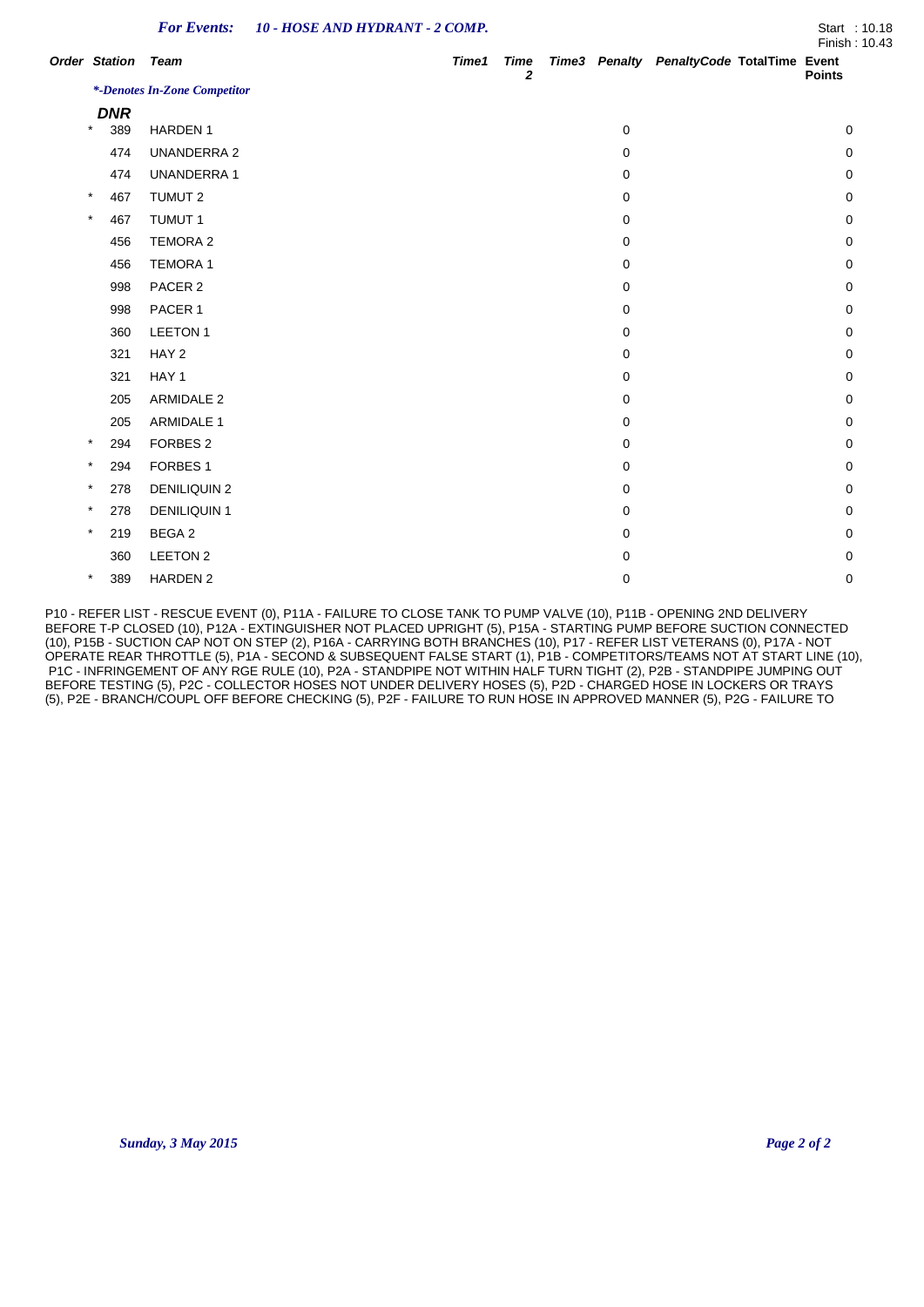|                      |            |            | <b>For Events:</b>           | <b>11 - URBAN PUMP SUCTION</b> |        |                            |    |                                           |         | Start : 11.05<br>Finish: 11.34 |
|----------------------|------------|------------|------------------------------|--------------------------------|--------|----------------------------|----|-------------------------------------------|---------|--------------------------------|
| <b>Order Station</b> |            |            | <b>Team</b>                  |                                | Time1  | <b>Time</b><br>$\mathbf 2$ |    | Time3 Penalty PenaltyCode TotalTime Event |         | <b>Points</b>                  |
|                      |            |            | *-Denotes In-Zone Competitor |                                |        |                            |    |                                           |         |                                |
| $\mathbf{1}$         | $\star$    | 715        | ECHUCA (VIC)                 |                                | 020.84 |                            | 0  |                                           | 020.849 | 200                            |
| $\overline{2}$       |            | 756        | KOOTINGAL RFS                |                                | 020.94 |                            | 0  |                                           | 020.949 | 120                            |
| 3                    |            | 280        | <b>DUBBO</b>                 |                                | 021.81 |                            | 0  |                                           | 021.810 | 80                             |
| 4                    |            | 493        | <b>WELLINGTON</b>            |                                | 021.94 |                            | 0  |                                           | 021.941 | 60                             |
| 5                    |            | 105        | <b>KELSO</b>                 |                                | 022.73 |                            | 0  |                                           | 022.735 | 40                             |
| 6                    | $\star$    | 224        | <b>BERRY</b>                 |                                | 023.75 |                            | 0  |                                           | 023.759 | 38                             |
| $\overline{7}$       | $\star$    | 405        | <b>NOWRA</b>                 |                                | 024.30 |                            | 0  |                                           | 024.308 | 36                             |
| 8                    |            | 314        | <b>GUNNEDAH</b>              |                                | 025.24 |                            | 0  |                                           | 025.248 | 34                             |
| 9                    | $\star$    | 266        | COOTAMUNDRA                  |                                | 027.30 |                            | 0  |                                           | 027.307 | 32                             |
| 10                   |            | 316        | GOONELLABAH                  |                                | 029.18 |                            | 0  |                                           | 029.184 | 30                             |
| 11                   |            | 387        | MUDGEE                       |                                | 034.57 |                            | 0  |                                           | 034.573 | 28                             |
| 12                   |            | 349        | <b>KURRI KURRI</b>           |                                | 035.95 |                            | 0  |                                           | 035.950 | 26                             |
| 13                   |            | 311        | <b>GRIFFITH</b>              |                                | 048.20 |                            | 10 | P11                                       | 058.203 | 24                             |
|                      |            | <b>DNR</b> |                              |                                |        |                            |    |                                           |         |                                |
|                      | $\ast$     | 219        | <b>BEGA</b>                  |                                |        |                            | 0  |                                           |         | 0                              |
|                      | $\star$    | 389        | <b>HARDEN</b>                |                                |        |                            | 0  |                                           |         | 0                              |
|                      |            | 474        | <b>UNANDERRA</b>             |                                |        |                            | 0  |                                           |         | 0                              |
|                      | $\star$    | 467        | <b>TUMUT</b>                 |                                |        |                            | 0  |                                           |         | 0                              |
|                      |            | 456        | <b>TEMORA</b>                |                                |        |                            | 0  |                                           |         | 0                              |
|                      |            | 998        | PACER                        |                                |        |                            | 0  |                                           |         | 0                              |
|                      |            | 360        | <b>LEETON</b>                |                                |        |                            | 0  |                                           |         | 0                              |
|                      |            | 321        | HAY                          |                                |        |                            | 0  |                                           |         | 0                              |
|                      |            | 205        | ARMIDALE                     |                                |        |                            | 0  |                                           |         | 0                              |
|                      | $^{\ast}$  | 294        | <b>FORBES</b>                |                                |        |                            | 0  |                                           |         | 0                              |
|                      | $^{\star}$ | 278        | <b>DENILIQUIN</b>            |                                |        |                            | 0  |                                           |         | 0                              |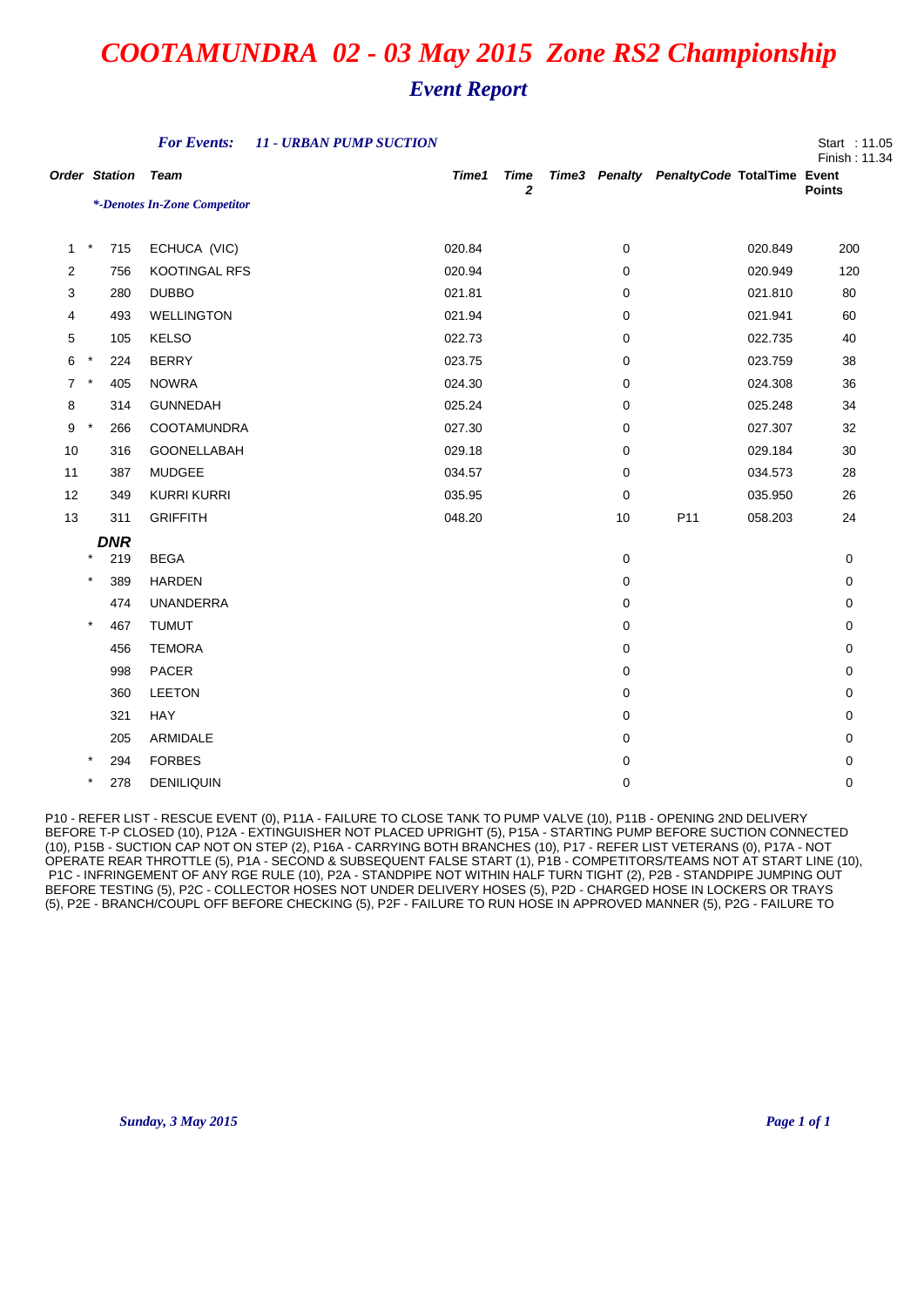## *COOTAMUNDRA 02 - 03 May 2015 Zone RS2 Championship Aggregate Hose Report*

| <b>Order Station</b> | <b>BrigadeName</b> | <b>Points</b> |
|----------------------|--------------------|---------------|
| 224                  | <b>BERRY</b>       | 438           |
| 2 715                | ECHUCA (VIC)       | 390           |
| 405<br>3             | <b>NOWRA</b>       | 240           |
| 266<br>4             | <b>COOTAMUNDRA</b> | 156           |
|                      |                    |               |

### *For Events: 8, 9, 10*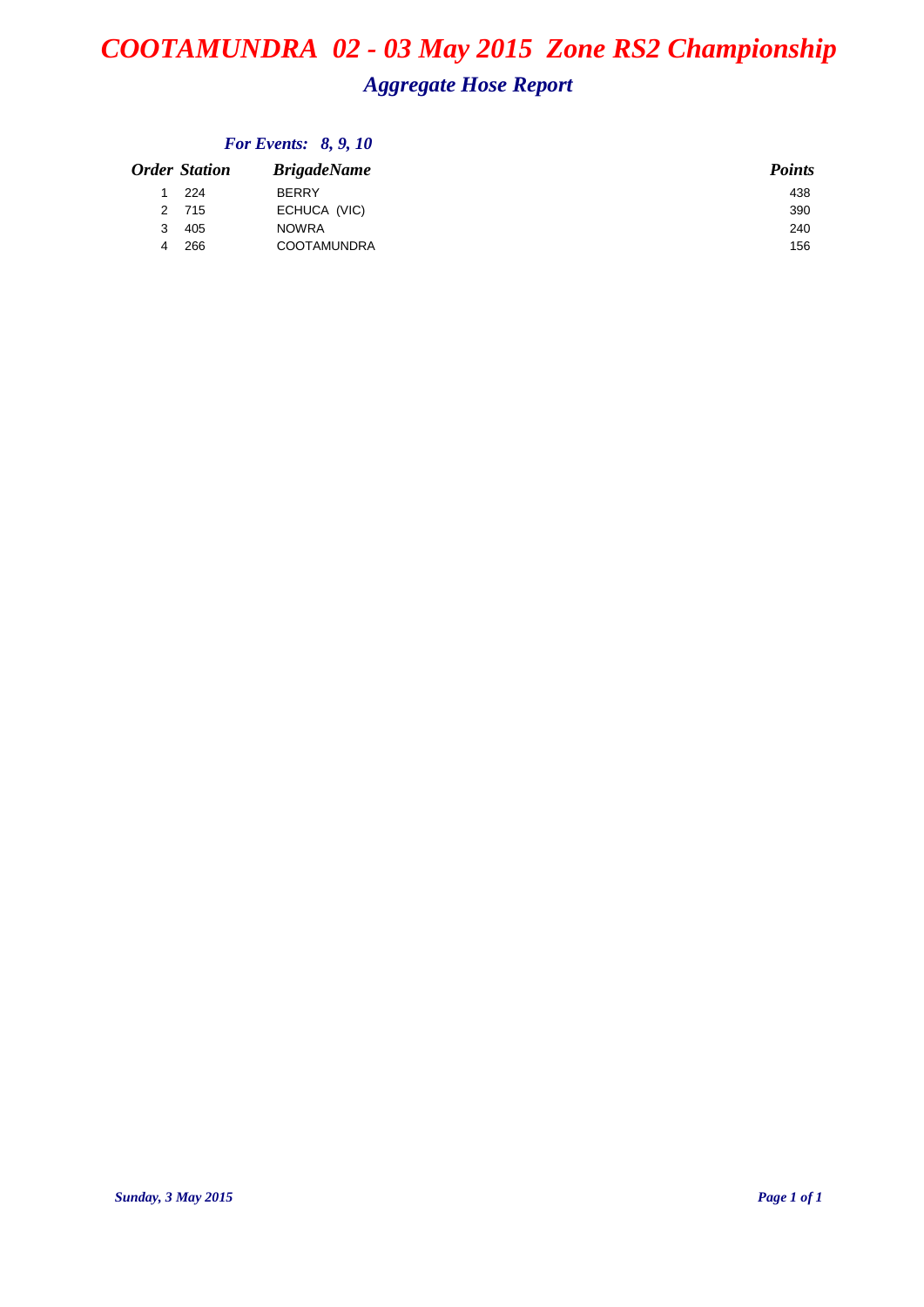## *COOTAMUNDRA 02 - 03 May 2015 Zone RS2 Championship Aggregate Motor Report*

|   | <b>Order Station</b> | <b>BrigadeName</b> | <b>Points</b> |
|---|----------------------|--------------------|---------------|
|   | 405                  | <b>NOWRA</b>       | 400           |
|   | 224                  | <b>BERRY</b>       | 400           |
| 3 | 266                  | <b>COOTAMUNDRA</b> | 240           |
| 4 | 715                  | ECHUCA (VIC)       | 200           |

### *For Events: 1, 2, 3*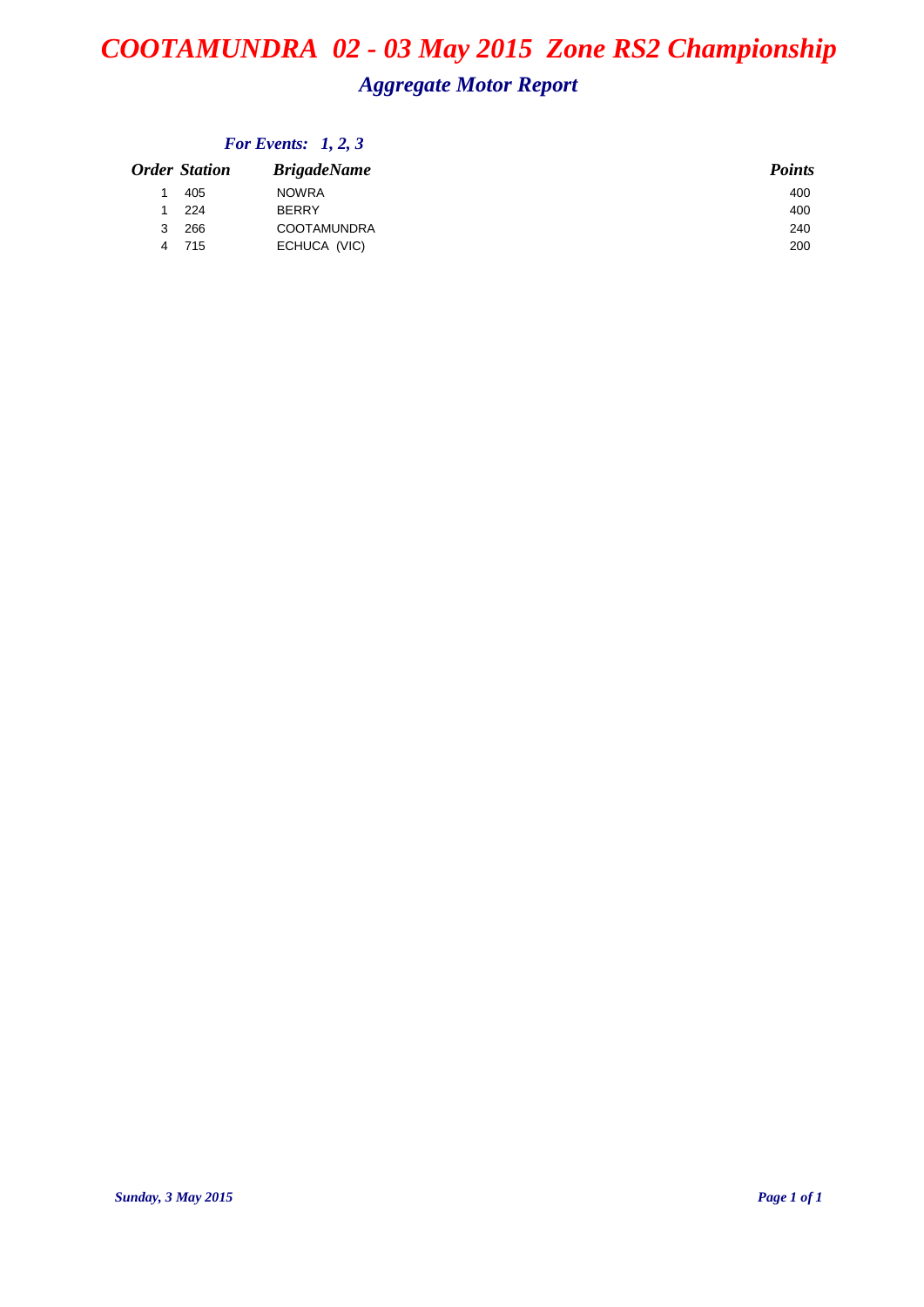## *COOTAMUNDRA 02 - 03 May 2015 Zone RS2 Championship Aggregate Pump Report*

| Order Station | <b>BrigadeName</b> | <b>Points</b> |
|---------------|--------------------|---------------|
| 1 715         | ECHUCA (VIC)       | 600           |
| 2 224         | <b>BERRY</b>       | 320           |
| 405<br>3      | <b>NOWRA</b>       | 280           |
| 266           | <b>COOTAMUNDRA</b> | 180           |
|               |                    |               |

### *For Events: 5, 6, 11*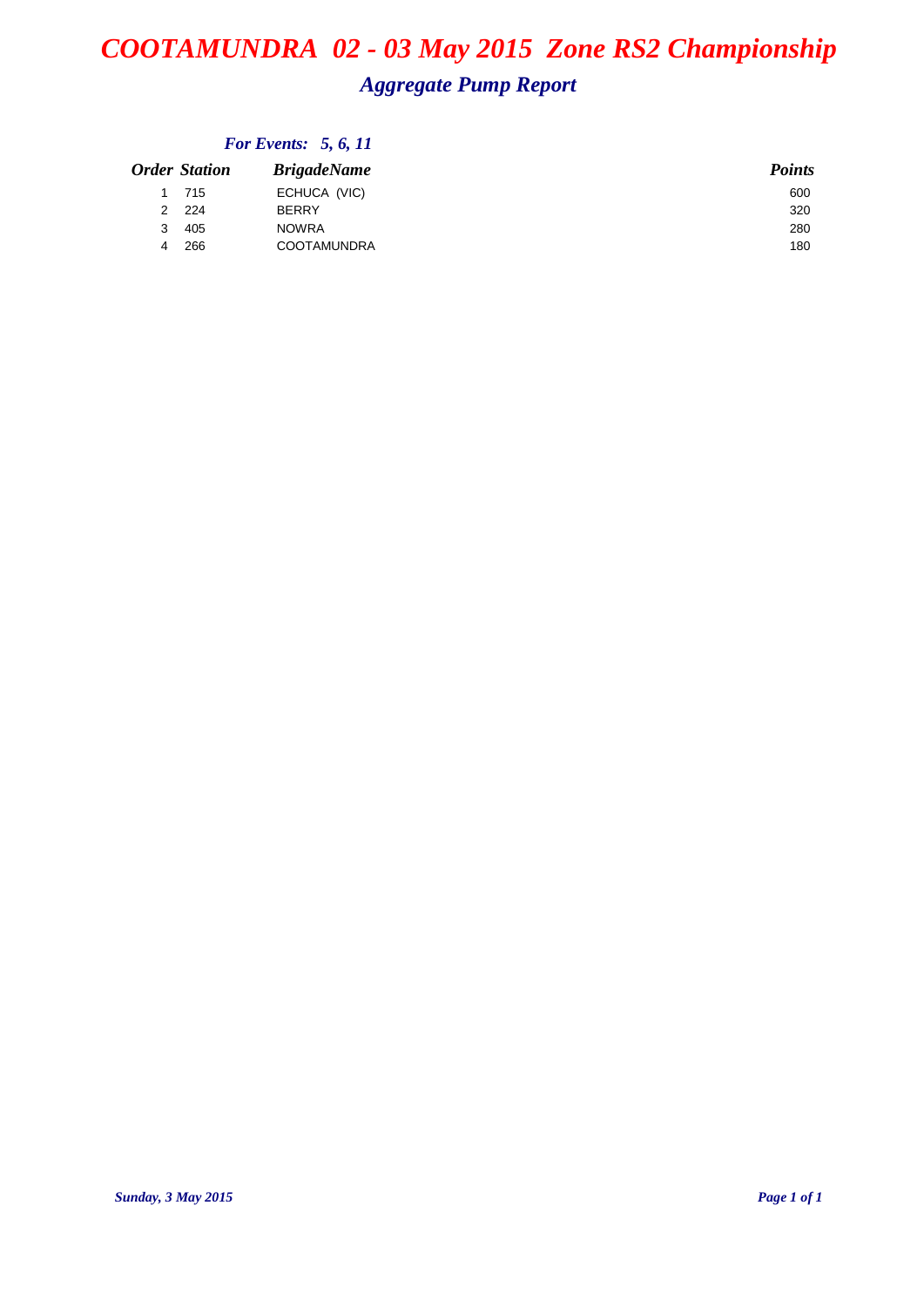## *Zone Championship Report*

### *For Events: 1, 2, 3, 4, 5, 6, 7, 8, 9, 10, 11*

| <b>Order</b>   |         | <b>Station</b> | <b>Brigade</b>                                       | <b>Champ Points</b> |
|----------------|---------|----------------|------------------------------------------------------|---------------------|
| $\mathbf{1}$   |         | 756            | *-Denotes In-Zone Competitor<br><b>KOOTINGAL RFS</b> | 1350                |
| $\overline{2}$ |         | 105            | <b>KELSO</b>                                         | 1068                |
| 3              | $\star$ | 715            | ECHUCA (VIC)                                         | 842                 |
| 4              | $\star$ | 224            | <b>BERRY</b>                                         | 669                 |
| 5              | $\ast$  | 405            | <b>NOWRA</b>                                         | 585                 |
| 6              |         | 493            | <b>WELLINGTON</b>                                    | 504                 |
| $\overline{7}$ |         | 280            | <b>DUBBO</b>                                         | 474                 |
| 8              |         | 314            | <b>GUNNEDAH</b>                                      | 407                 |
| 9              |         | 387            | <b>MUDGEE</b>                                        | 357                 |
| 10             |         | 311            | <b>GRIFFITH</b>                                      | 339                 |
| 11             |         | 316            | GOONELLABAH                                          | 317                 |
| 12             |         | 349            | <b>KURRI KURRI</b>                                   | 290                 |
| 13             | $\star$ | 266            | <b>COOTAMUNDRA</b>                                   | 275                 |
| 14             |         | 474            | <b>UNANDERRA</b>                                     | 30                  |
| 15             |         | 998            | <b>PACER</b>                                         | 28                  |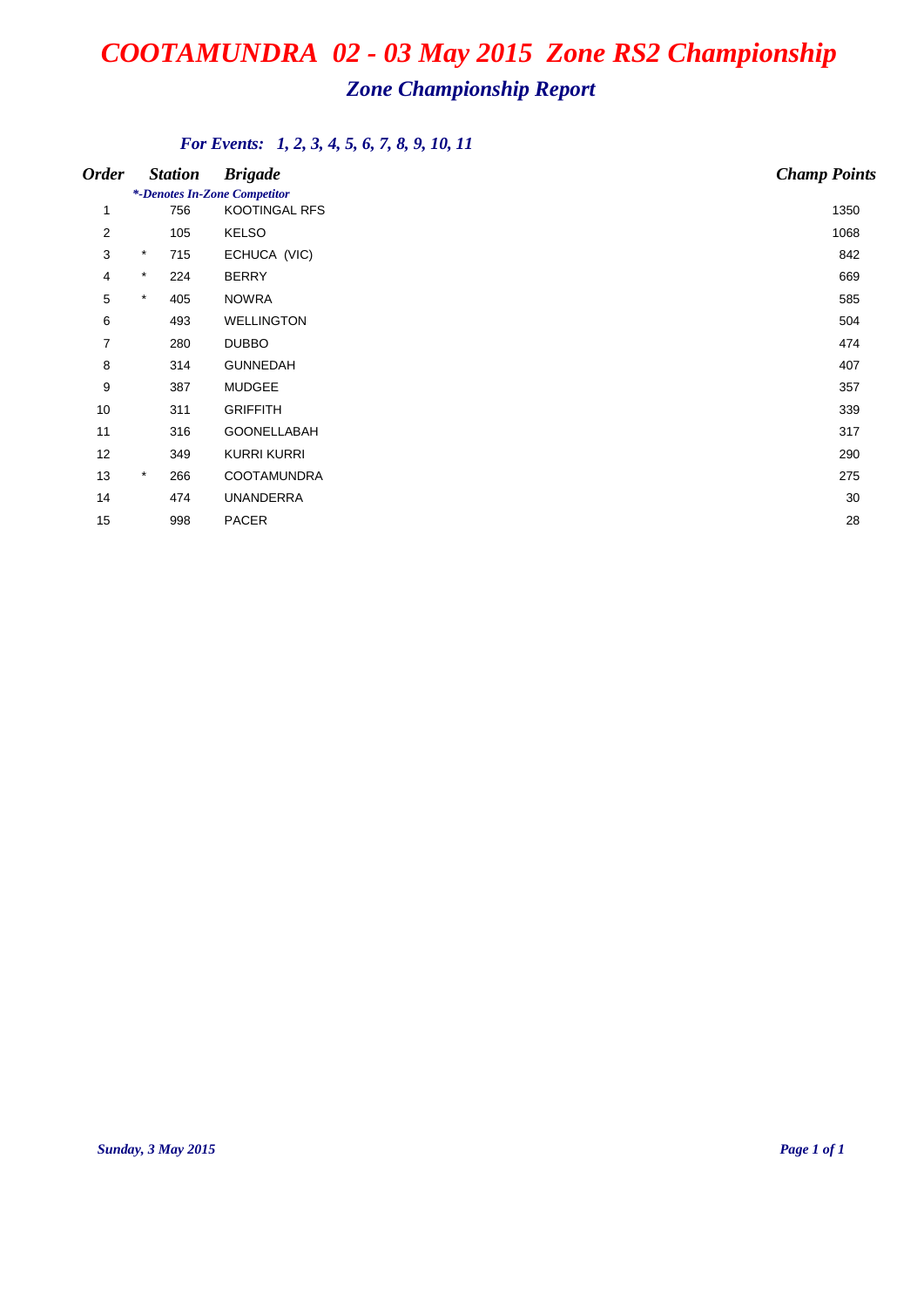## *COOTAMUNDRA 02 - 03 May 2015 Zone RS2 Championship Aggregate In Zone Report*

## *For Events: 1, 2, 3, 4, 5, 6, 7, 8, 9, 10, 11*

|   | <b>Order Station</b> | <b>BrigadeName</b> | <b>Points</b> |
|---|----------------------|--------------------|---------------|
|   | 224                  | <b>BERRY</b>       | 1378          |
|   | 2 715                | ECHUCA (VIC)       | 1350          |
| 3 | 405                  | <b>NOWRA</b>       | 1150          |
| 4 | 266                  | <b>COOTAMUNDRA</b> | 676           |